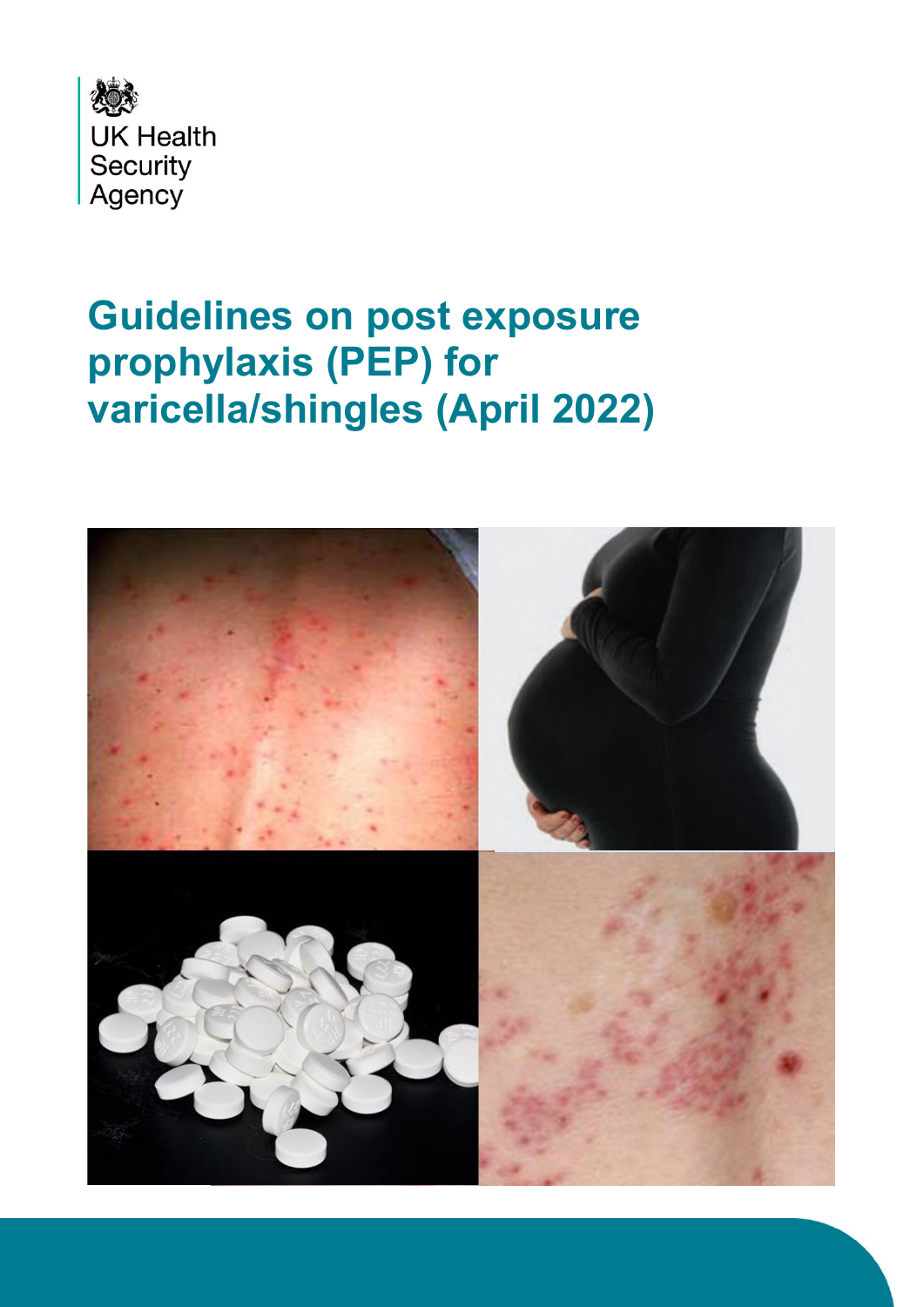# **Contents**

| Annexe 2. Membership or VZ expert working group (August 2018 to April 2022)24 |  |
|-------------------------------------------------------------------------------|--|
|                                                                               |  |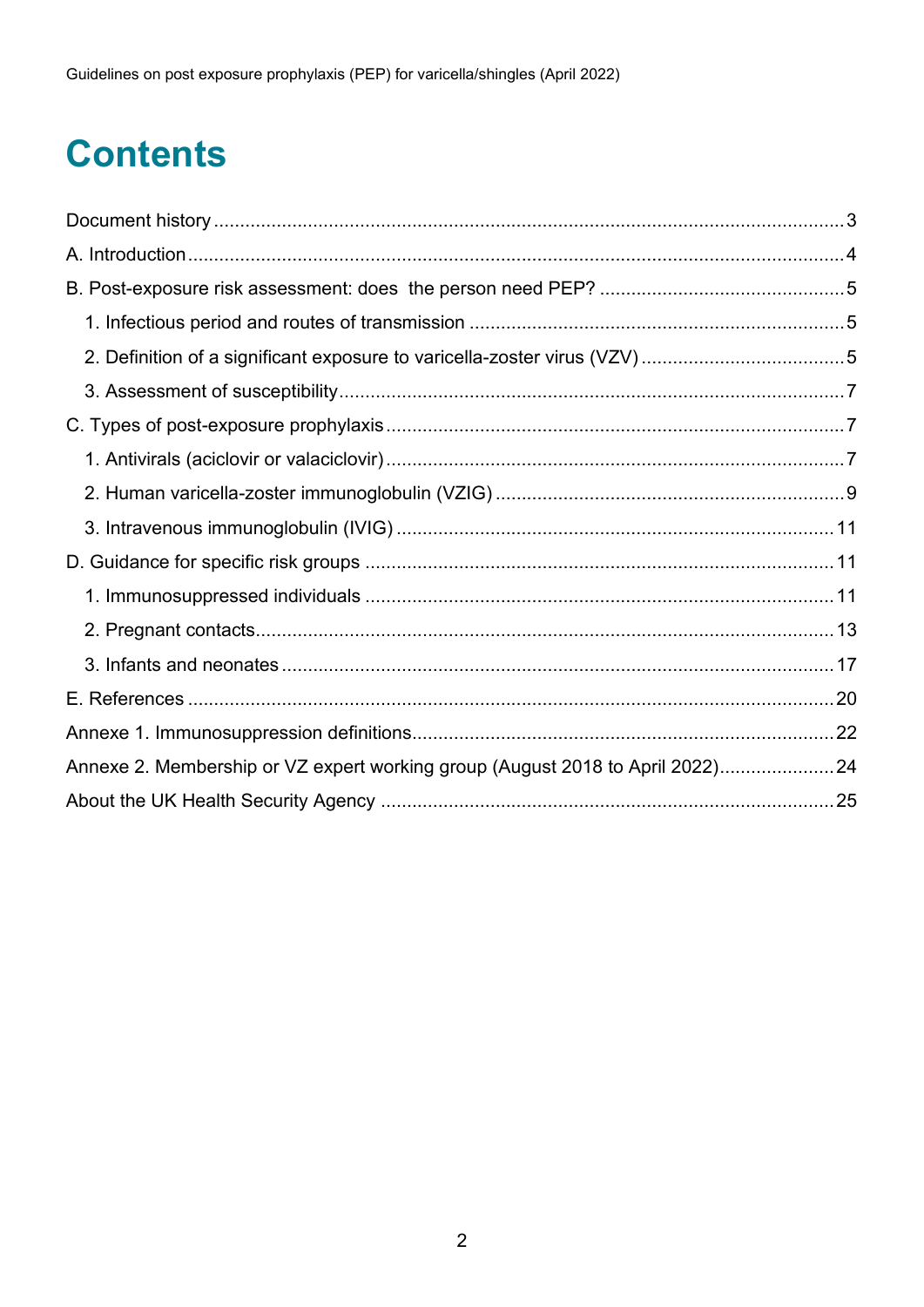## <span id="page-2-0"></span>**Document history**

| Date       | Reason for change                                                                                                                                                                                                                                                                                                                                                                                                                                                                                                                                                                                                                                                        | Issue<br>number |
|------------|--------------------------------------------------------------------------------------------------------------------------------------------------------------------------------------------------------------------------------------------------------------------------------------------------------------------------------------------------------------------------------------------------------------------------------------------------------------------------------------------------------------------------------------------------------------------------------------------------------------------------------------------------------------------------|-----------------|
| April 2022 | New document created from merging of the 'PHE Guidance for<br>issuing varicella-zoster immunoglobulin (VZIG) and 'PHE Updated<br>guidelines on post exposure prophylaxis (PEP) for<br>varicella/shingles. Updated information on transmission and<br>incubation period, removal of Groups A and B classification of<br>immunosuppressed individuals for purposes of PEP and advice<br>that the recommended post exposure prophylaxis for susceptible<br>individuals is antivirals except for neonates exposed within one<br>week of delivery (either in utero or post-delivery for whom VZIG<br>continues to be recommended).<br>Reformatted in UKHSA style and branding | 1.0             |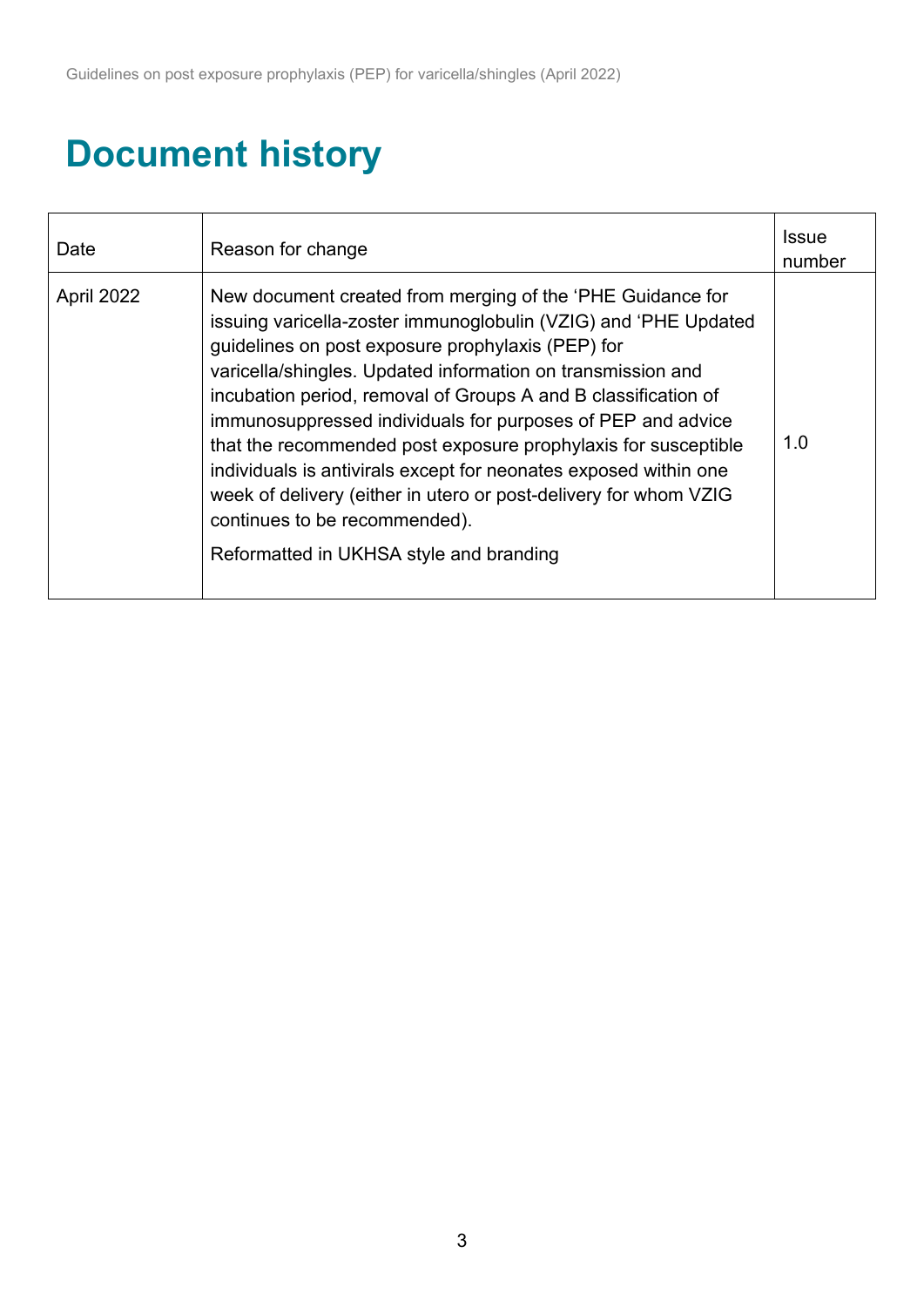# <span id="page-3-0"></span>**A. Introduction**

Chickenpox (varicella) infection in immunosuppressed individuals, pregnant women and neonates can result in severe and even life-threatening varicella disease. Post-exposure prophylaxis (PEP) is recommended to attenuate disease and reduce the risk of complications such as pneumonitis, rather than to prevent infection in these at-risk individuals.

Historically this has primarily been achieved through the timely administration of varicella zoster immunoglobulin (VZIG) in those at risk, but in response to a severe national shortage of VZIG due to manufacturing issues from the sole UK supplier in July 2018, an expert working group was convened by the Immunisation Division at Public Health England (PHE) (now UK Health Security Agency, UKHSA) to review the evidence on the safety and efficacy of antiviral agents as an alternative for post-exposure prophylaxis (PEP). Restrictions on the use of VZIG were implemented to prioritise stock for the most vulnerable groups, for whom antivirals were not considered appropriate, whilst supplies of VZIG were limited. Antivirals were advised as suitable alternatives in immunosuppressed contacts and pregnant women exposed from 20 weeks gestation. A series of evaluations commenced to gather further evidence on the efficacy of antivirals as PEP in pregnant women and immunosuppressed groups as well as an acceptability survey of health professionals and patients on antiviral use.

The expert working group reconvened in April 2019 to review the VZIG supply situation and available data from the ongoing evaluations. The group considered a number of factors relating to current and future immunoglobulin supply in informing their advice.

These included:

- the fact that VZIG was procured by PHE from a sole supplier and the limited availability of a suitable alternative immunoglobulin product – interruptions in supply had occurred in the past and this remained a potential risk in the future
- global supplies of a range of immunoglobulin products had been limited in recent years and supplies were likely to remain constrained in the future – therefore, the ability to identify suitable alternative products not derived from blood is important

In light of the resumption of VZIG supplies and available evidence on safety and efficacy of antivirals as PEP, updated interim guidance was published by PHE in June 2019. This has now been reviewed in light of further data, and consolidated into a single document with the recommended post-exposure prophylaxis for different risk groups.

In summary, antivirals are now recommended for post-exposure prophylaxis for all at risk groups apart from susceptible neonates exposed within one week of delivery (either in utero or post-delivery). VZIG is recommended for those for whom oral antivirals are contraindicated.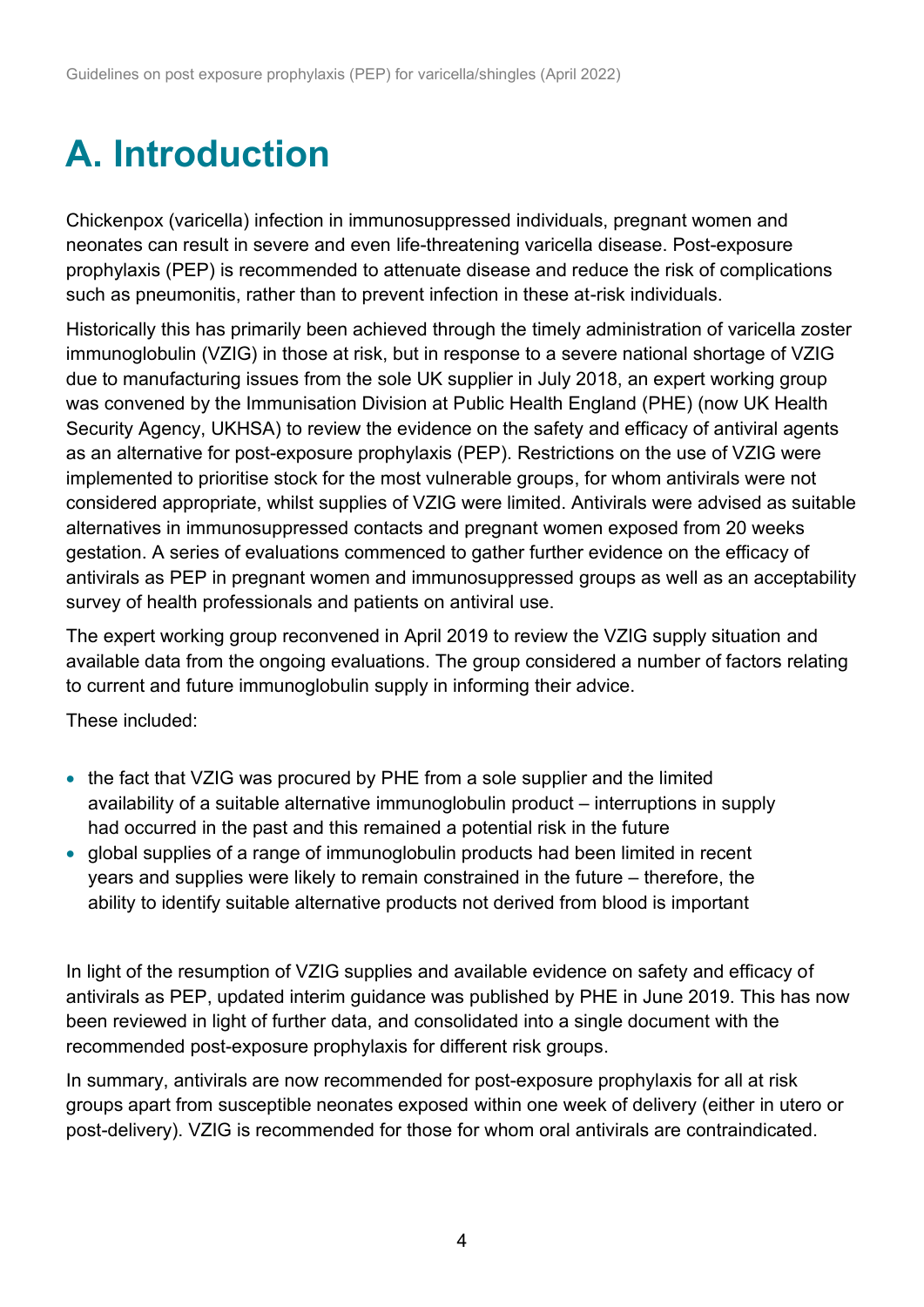## <span id="page-4-0"></span>**B. Post-exposure risk assessment: does the person need PEP?**

Post exposure prophylaxis is recommended for individuals who fulfil all of the following 3 criteria:

- significant exposure to chickenpox (varicella) or shingles (zoster) during the infectious period
- at increased risk of severe chickenpox such as immunosuppressed individuals, neonates and pregnant women
- no antibodies to varicella-zoster virus (VZV) urgent VZV antibody testing can be performed within 24 hours

## <span id="page-4-1"></span>1. Infectious period and routes of transmission

Chickenpox infection is transmitted from person to person primarily by inhalation of aerosols from or direct contact with vesicular fluid from varicella or herpes zoster lesions, although transmission may occur if infected respiratory tract secretions are aerosolised. Although historically, the infectious period for chickenpox was generally considered as being from 48 hours before, to 4 to 7 days after, onset of rash, a recent review suggested that transmission rarely occurs before the onset of rash, (1) and may continue until all the lesions have crusted over.

In immunocompetent individuals, as a general rule the infectious period the time should be taken as being from 24 hours prior to rash onset to 5 days after rash. For immunosuppressed individuals, it is harder to generalise and therefore the infectious period should be taken from 24 hours prior to rash onset until all lesions have crusted over.

Shingles infection is primarily transmitted by direct contact with vesicle fluid in immunocompetent individuals but may be transmitted via infected respiratory secretions from immunosuppressed patients. The infectious period for localised and disseminated shingles is considered as the time from onset of rash until all of the lesions have crusted over.

## <span id="page-4-2"></span>2. Definition of a significant exposure to varicellazoster virus (VZV)

Three aspects of exposure to VZV during the infectious period are relevant when considering the need for post-exposure prophylaxis (PEP) for a susceptible high risk individual: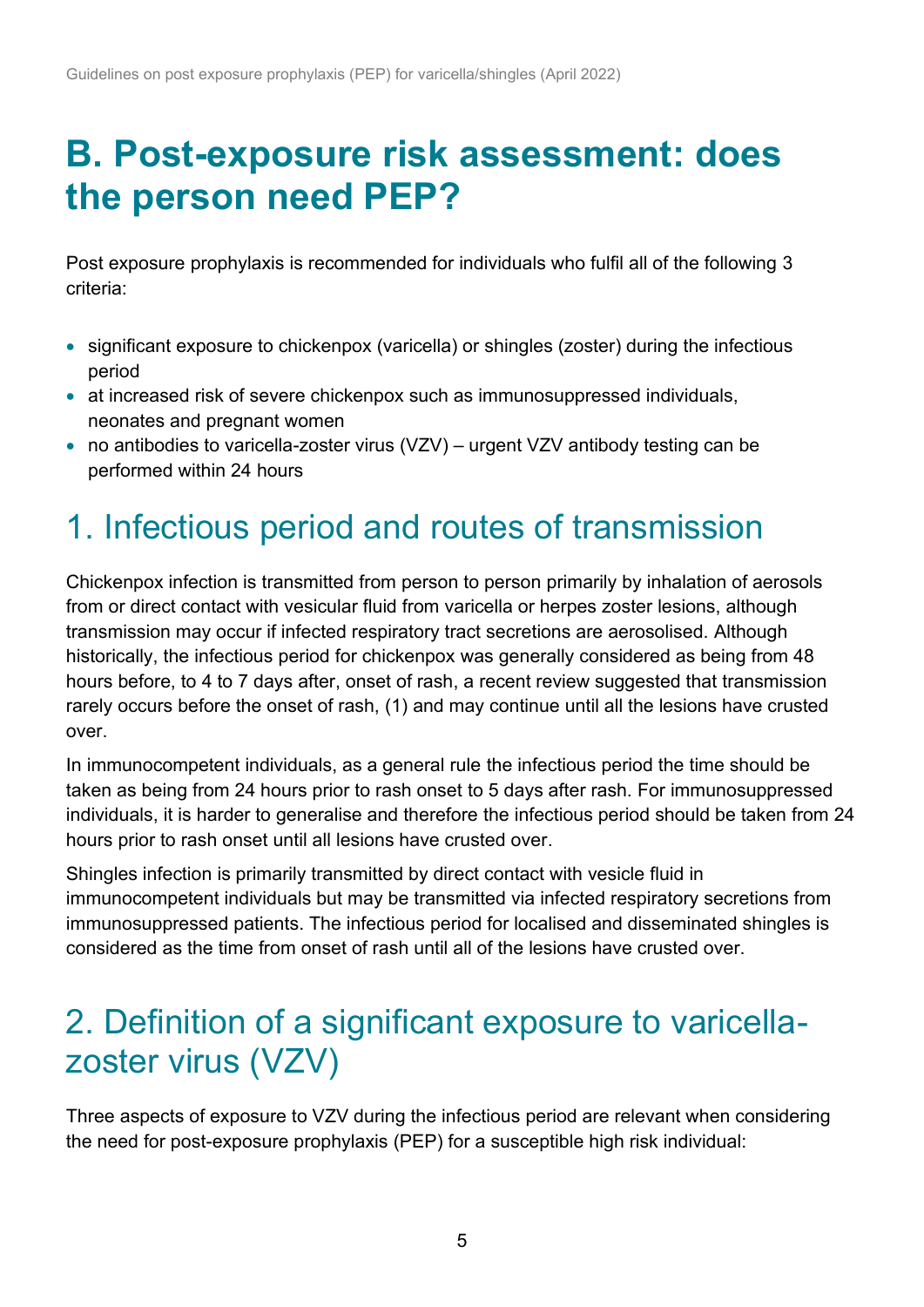### Type of VZV infection in index case:

PEP should be issued only for those in contact with chickenpox or those in contact with:

- disseminated shingles
- immunocompetent individuals with exposed shingles lesions (for example ophthalmic shingles)
- immunosuppressed individuals with localised shingles on any part of the body in whom viral shedding may be greater

The risk of acquiring infection from contact with an immunocompetent individual with nonexposed shingles lesions (for example thoraco-lumbar) is remote and therefore is not an indication for PEP.

### Timing of the exposure

PEP should be offered to contacts in a specified risk group (see section D for definitions):

- where there is continuous exposure to a case of chickenpox/ shingles (see definitions in 'Type of VZV infection in index case' above), for example household member, nursery or care worker
- where there has been more than one exposure to a case of chickenpox/ shingles (for example family friend who visited on more than one occasion during the infectious period)
- where there has been a single exposure to a case of chickenpox during the infectious period from 24 hours before onset of rash until 5 days after rash appearance in immunocompetent individuals and until all lesions have crused over for immunosuppressed individuals
- where there has been a single exposure to a case of shingles (see definitions in 'Type of VZV infection in index case' above) during the infectious period from onset of rash until the lesions have crusted over (in immunocompetent individuals, this is usually 5 days after rash appearance)

### Closeness and duration of contact

In addition to household contacts, the following contacts in the specified risk groups require PEP:

- those in the same small room (for example in a house or classroom or a 2 to 4 bed hospital bay) for a significant period of time (15 minutes or more)
- face to face contact, for example while having a conversation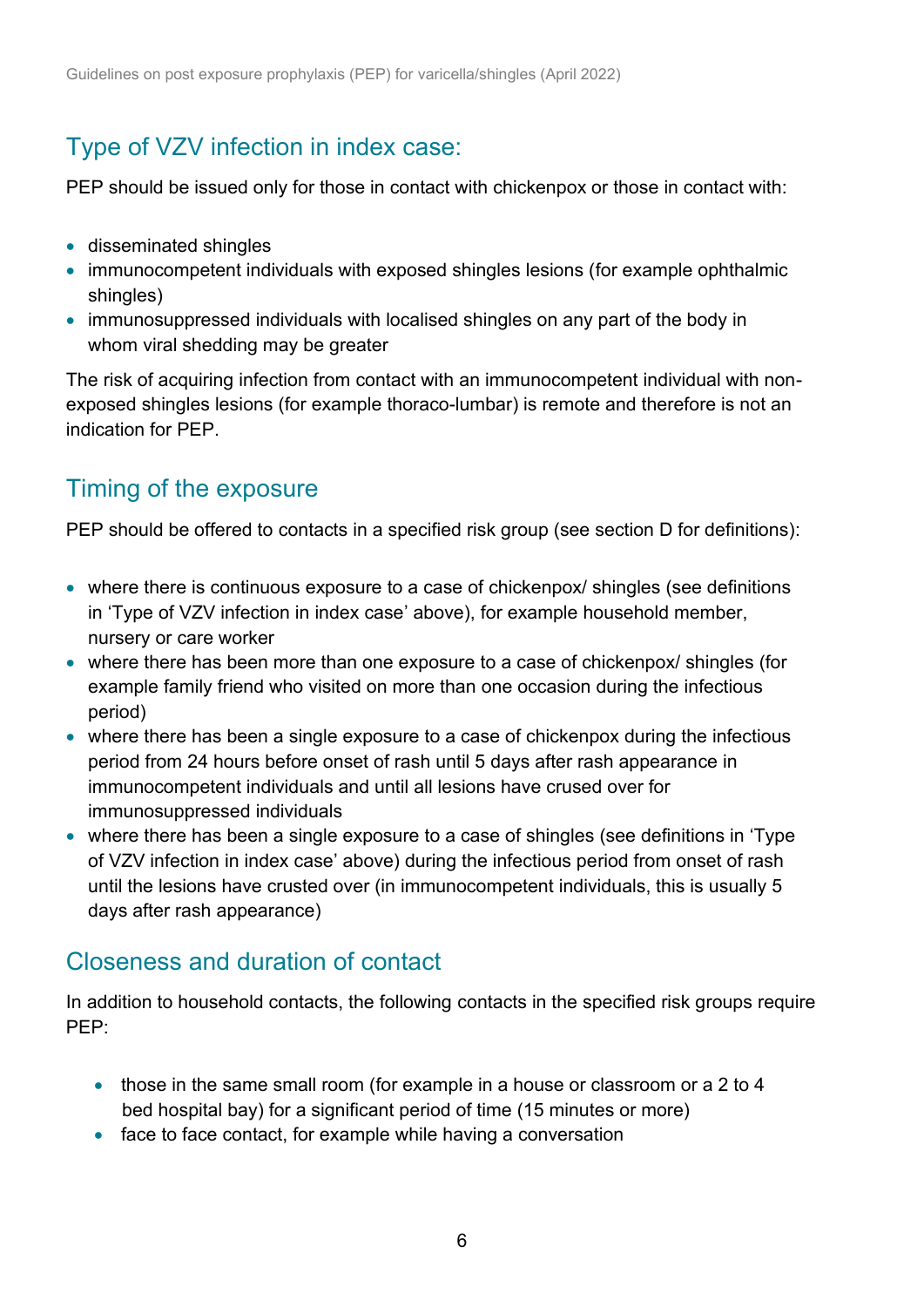• immunosuppressed contacts on large open wards, where air-borne transmission at a distance has occasionally been reported, particularly in paediatric wards where the degree of contact may be difficult to define

### <span id="page-6-0"></span>3. Assessment of susceptibility

The administration of varicella zoster immunoglobulin (VZIG) is unlikely to confer any additional benefit for patients who already have varicella antibody (VZV IgG) and therefore VZIG is not recommended for individuals with adequate levels of VZV IgG. Assessment of susceptibility will depend on the history of previous infection or vaccination, and the underlying clinical condition.

For immunocompetent individuals including pregnant women, a history of previous chickenpox, shingles or 2 doses of varicella vaccine is sufficient evidence of immunity. In those without such a history, urgent antibody testing should be undertaken on a recent blood sample (booking blood samples are acceptable for pregnant women if available). PEP (antivirals or VZIG, if antivirals contraindicated) should be offered if VZV IgG is <100 mIU/ml.

For immunosuppressed patients, a history of previous infection or vaccination is not a reliable history of immunity and VZV antibody levels should be checked urgently. Individuals with VZV antibody levels of 150 mIU/ml or greater are unlikely to benefit from VZIG, and therefore individuals with VZV IgG <150 mIU/ml in a quantitative assay, or negative or equivocal in a qualitative assay should be offered PEP. Qualitative or quantitative antibody testing is required for all immunosuppressed patients where VZIG is being considered (such as individuals in whom antivirals are contraindicated).

## <span id="page-6-1"></span>**C. Types of post-exposure prophylaxis**

### <span id="page-6-2"></span>1. Antivirals (aciclovir or valaciclovir)

Oral aciclovir (or valaciclovir) is now the first choice of PEP for susceptible immunosuppressed individuals, all susceptible pregnant women at any stage of pregnancy and infants at high risk (see sections D.1, D.2 and D.3). Individuals in these groups who are exposed to chickenpox/ shingles should be assessed and for those identified as susceptible antivirals (oral aciclovir or valaciclovir) should be given from day 7 to day 14 after exposure. The day of exposure is defined as the date of onset of the rash if the index is a household contact and date of first or only contact if the exposure is on multiple or single occasion(s) respectively.

If the patient presents after day 7 of exposure, a 7 day course of antivirals can be started up to day 14 after exposure, if necessary.

The dose of aciclovir is based on the adult and Children's British National Formularies (BNFs). (2, 3). There is limited evidence for dosing for valaciclovir prophylaxis but given the improved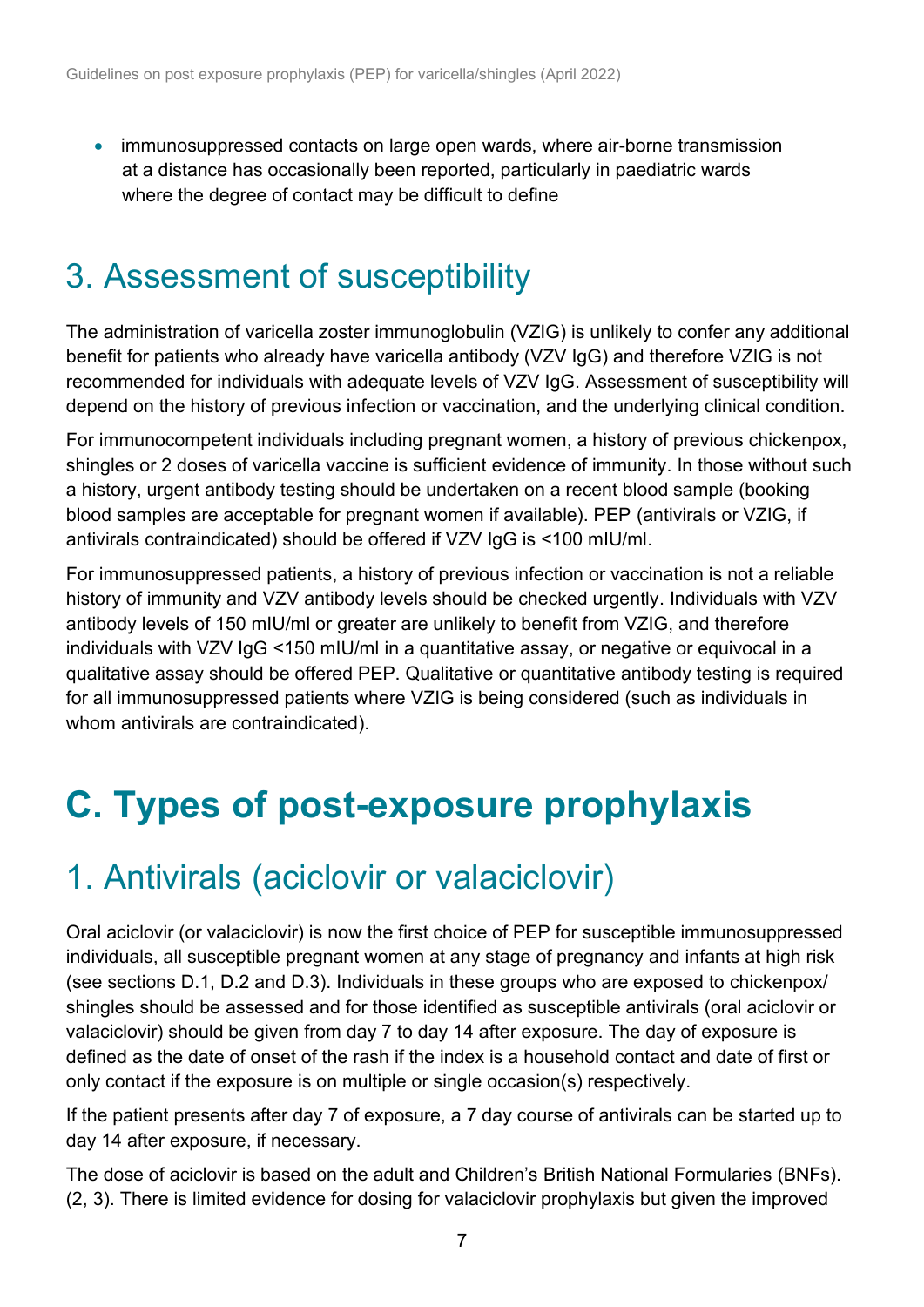bioavailability, fewer daily doses and better side effect profile, valaciclovir may be preferred. The dosage of valaciclovir is based on the therapeutic dose for chickenpox.

### Reason for starting antivirals at day 7 after exposure

In a study evaluating the comparative effectiveness of a 7 day course of aciclovir given either immediately after exposure or starting at day 7 after exposure to healthy children, the incidence and severity of varicella infection was significantly higher in those given aciclovir immediately after exposure (10 of 13 (77%) who received aciclovir immediately developed clinical varicella compared with 3 of 14 (21%) who started aciclovir at day 7) (4).

A 7 day post exposure prophylaxis course of aciclovir or valaciclovir is therefore recommended to start from day 7 after exposure.

### Potential side effects of aciclovir and valaciclovir

The most commonly reported side effects from aciclovir include dizziness, headache, nausea, vomiting, diarrhoea, abdominal pain, skin rashes, photosensitivity, pruritus, urticaria and fatigue. Further information about side effects on aciclovir and valaciclovir are available in the BNFs.  $(2,3)$ .

### Contraindications and precautions to aciclovir and valaciclovir

In individuals with renal impairment or intestinal malabsorption, for example inflammatory bowel disease, VZIG may be considered. The dose of aciclovir may need to be adjusted in patients with renal impairment. Individuals with glomerular filtration rates less than 10 mL/minute/1.73m<sup>2</sup> may need the frequency or dose altered (please see BNF).

If VZIG is considered, it is important to demonstrate that the patient will benefit from the blood product by demonstrating that they are sero-negative with VZV IgG antibody levels < 150 mIU/ml for immunosuppressed patients and < 100 mIU/ml for pregnant women. For immunosuppressed patients only, if time does not permit quantitative testing, a qualitative test must be performed and shown to be negative or equivocal. Similarly for pregnant women who are unable to take antivirals due to renal impairment, intestinal malabsorption or hyperemesis, if time does not permit quantitative testing, a qualitative test must be performed and shown to be negative.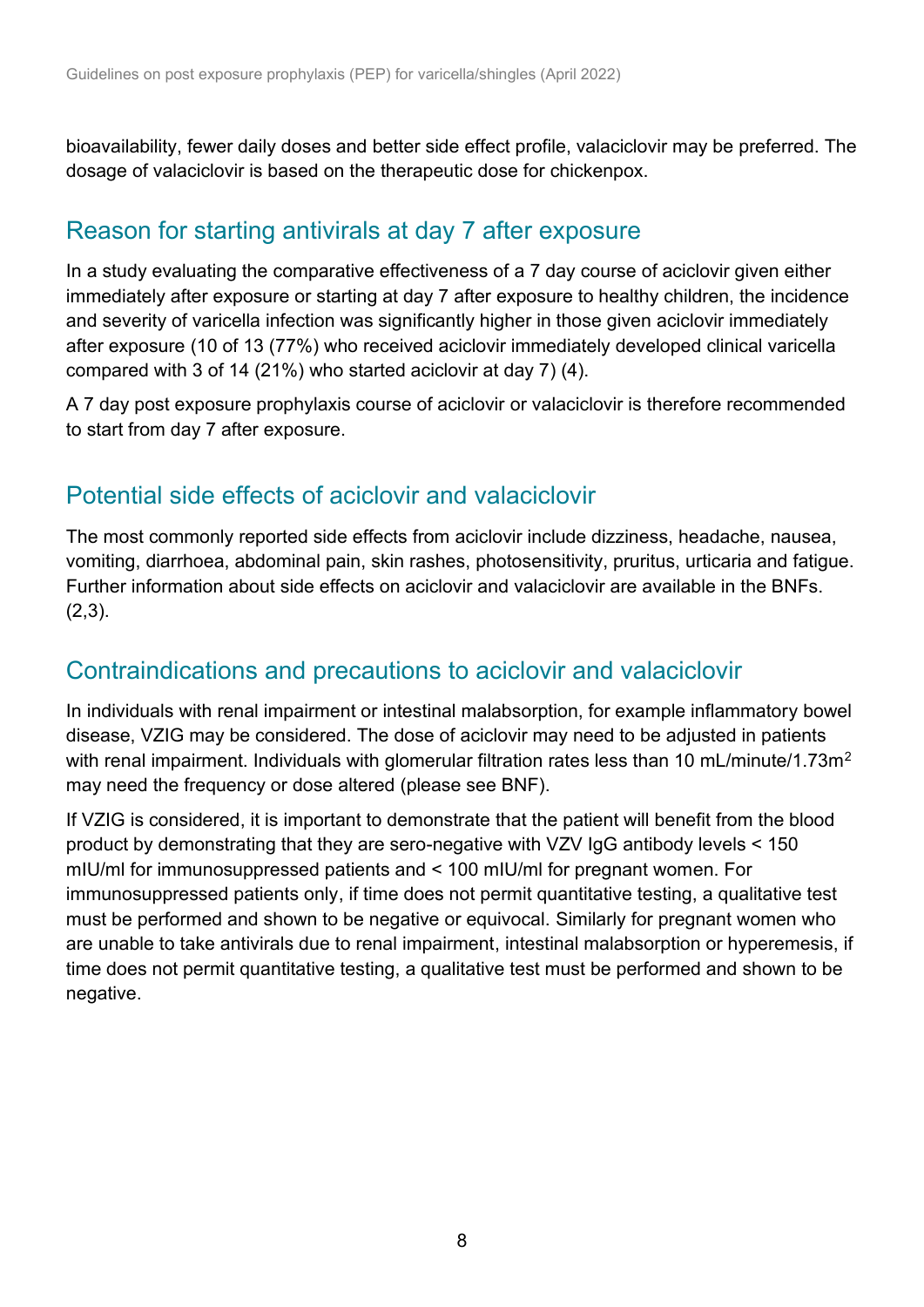|                                                       | <b>Oral Aciclovir</b>                                                                     | <b>Oral Valaciclovir</b>                                                                 |
|-------------------------------------------------------|-------------------------------------------------------------------------------------------|------------------------------------------------------------------------------------------|
| Infants over 4 weeks to<br>children under 2 years age | 10mg/kg 4 times daily, days 7<br>to 14 after exposure                                     | Not recommended                                                                          |
| Children 2 to 17 years of<br>age                      | 10mg/kg (up to a maximum of<br>800mg), 4 times daily, from<br>days 7 to 14 after exposure | 20 mg/kg (up to a maximum<br>1,000mg) 3 times daily, from<br>days 7 to 14 after exposure |
| <b>Adults</b>                                         | 800mg 4 times daily, from<br>days 7 to 14 after exposure                                  | 1,000mg 3 times daily, from<br>days 7 to 14 after exposure                               |

#### **Table 1. Recommended doses of oral antivirals**

Individuals on long term aciclovir or valaciclovir prophylaxis, for example post-haematopoietic stem cell transplant, may require their dose of aciclovir to be temporarily increased to the dosage as given in Table 1 above.

### Off label use of aciclovir and valaciclovir

Although aciclovir and valaciclovir are not currently licensed for post-exposure prophylaxis for chickenpox, their use in the treatment of chickenpox is well established. Clinicians are able to prescribe medicines outside the terms of the licence when it is in the best interest of the patient on the basis of available evidence. This evidence has been considered and recommended by the PHE/UKHSA convened expert working group (see Appendix 1 for membership).

#### [Further advice on off-label prescribing is on the MHRA website.](http://www.gov.uk/drug-safety-update/off-label-or-unlicensed-use-of-medicines-prescribers-responsibilities)

When current practice supports the use of a medicine outside the terms of its licence, the MHRA advise that it may not be necessary to draw attention to this when seeking consent from patients. However, it is good practice to give as much information as patients or carers require or which they may see as relevant.

### Further doses of PEP following second exposure

If there is a second or subsequent exposure to chickenpox further courses of antivirals can be initiated starting 7 days after the date of onset or exposure.

## <span id="page-8-0"></span>2. Human varicella-zoster immunoglobulin (VZIG)

For individuals who are unable to take oral antivirals, and for susceptible neonates exposed within one week of delivery (in utero or post-delivery), varicella-zoster immunoglobulin should be given. Varicella-zoster immunoglobulin (VZIG) is prepared by Bio Products Limited (BPL) from the pooled plasma from non-UK blood donors and is dispensed in vials of 250 mg (minimum 100 IU/ml). VZIG is issued by the Rabies and Immunoglobulin Service, UK Health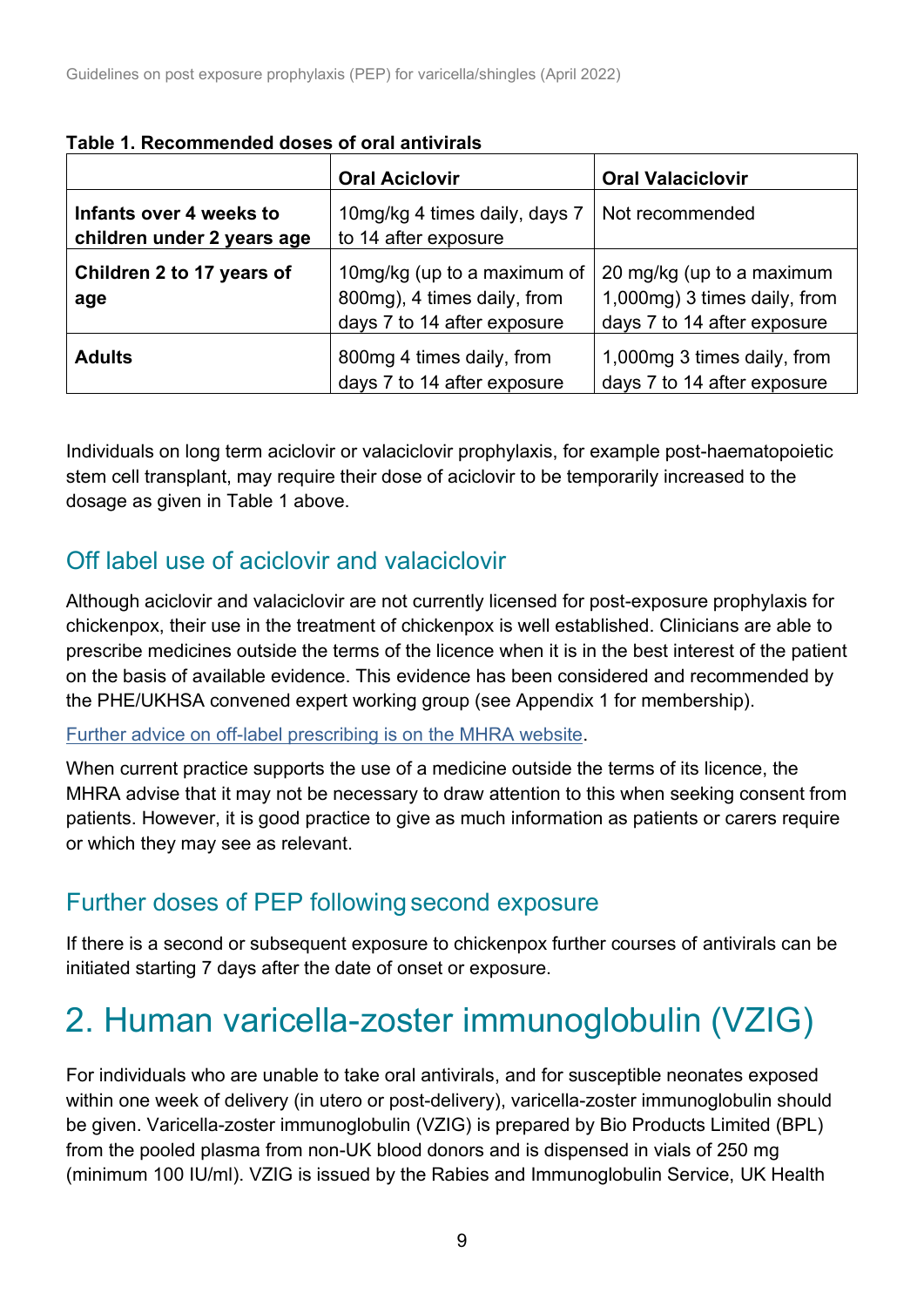Security Agency, Colindale (tel: 0330 128 1020), and some local UK HSA laboratories, following a risk assessment of the exposed individual.

### Dosage and timing of VZIG for prophylaxis

#### **Table 2: VZIG dosage**

| 0 to 5 years       | 250 <sub>mg</sub> | By                         |
|--------------------|-------------------|----------------------------|
| 6 to 10 years      | 500 <sub>mg</sub> | slow                       |
| 11 to 14 years     | 750 <sub>mg</sub> | intramuscular<br>injection |
| 15 years and older | 1,000mg           |                            |

When a large-volume injection such as VZIG is to be given, it should be administered deep into a large muscle mass. If more than 3ml is to be given to young children and infants, or more than 5ml to older children and adults, the immunoglobulin should be divided into smaller amounts and given into different sites. The upper outer quadrant of the buttock can be used to administer VZIG injection in neonates and infants.

VZIG should ideally be administered within 10 days (preferably 7 days for neonates and immunosuppressed contacts) of the day of exposure. The day of exposure is defined as the date of the onset of the rash if the index is a household contact and date of first or only contact if the exposure is on multiple or single occasion(s). If a second contact is reported beyond 10 days (7 days for immunosuppressed) of the first exposure, then repeat assessment based on the date of the second exposure should be made to determine the need for, and benefit from, additional PEP. See 'Subsequent exposure to chickenpox/ shingles' in relevant risk group section below.

Individuals receiving regular IVIG replacement therapy do not require VZIG if the most recent dose was administered <= 3 weeks before exposure.

### Further doses of VZIG following second exposure

Individuals who have previously received VZIG or IVIG as VZV post-exposure prophylaxis require a new risk assessment if a second exposure occurs. If the second exposure occurs:

- within 3 weeks of administration of VZIG or IVIG, further PEP is not required
- between 3 and 6 weeks following administration of VZIG or IVIG, further PEP (dose of VZIG) should be administered without further testing
- more than 6 weeks following administration of VZIG or IVIG, retesting of a new sample is required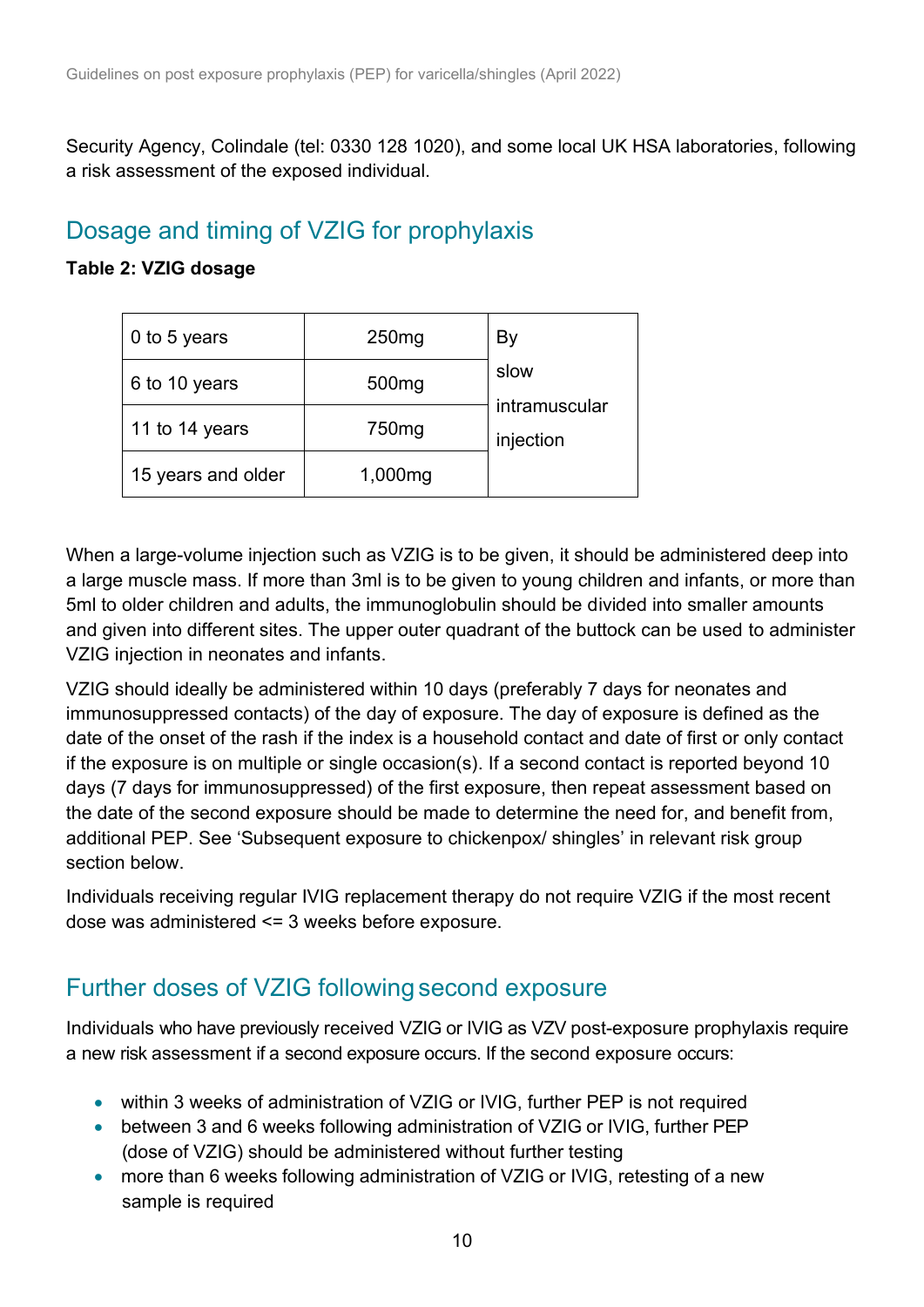## <span id="page-10-0"></span>3. Intravenous immunoglobulin (IVIG)

Contacts with bleeding disorders who cannot receive antivirals or be given an intramuscular injection should be given intravenous human normal immunoglobulin (IVIG) at a dose of 0.2g per kg body weight (4ml/kg for a 5% solution) instead. This will produce serum VZV antibody levels equivalent to those achieved with VZIG.

IVIG should ideally be administered within 10 days (preferably 7 days for neonates and immunosuppressed contacts), of the first contact, but can be given later if necessary.

Supplies of intravenous immunoglobulin (IVIG), if indicated, should be available from the local hospital pharmacy or from the manufacturers. IVIG is not issued by UKHSA.

# <span id="page-10-1"></span>**D. Guidance for specific risk groups**

## <span id="page-10-2"></span>1. Immunosuppressed individuals

All immunosuppressed individuals as defined in chapter 6 (Immunisation against infectious disease – the Green Book (5); Annexe 1) are at risk of severe chickenpox and should be assessed for the need for prophylaxis following a significant exposure.

#### Efficacy and safety of VZIG and aciclovir in immunosuppressed individuals

Efficacy of VZIG in preventing severe complications of chickenpox in immunosuppressed individuals was demonstrated in a follow up of 122 children in high risk groups who received VZIG following an exposure, including 80 seronegative children (6). Of the 27 exposed in the household, 18 seroconverted (14 with symptoms). Seroconversion in hospital exposures was considerably lower (6 of 43 with 3 developing symptoms). Of the 17 symptomatic cases, only 2 were severe but in both of these VZIG was administered outside of the optimal window.

Efficacy of aciclovir for post exposure prophylaxis in immunocompromised individuals has been evaluated in a small number of retrospective studies. The findings from these have varied from reporting no breakthrough varicella infections following aciclovir while others report a rate of 3– 22% (7) In a retrospective observational study evaluating the effectiveness of aciclovir post exposure prophylaxis in 141 contacts exposed to varicella in a paediatric setting between 2000 and 2007 in a Japanese hospital, the rate of secondary infection was 2.1% in all contacts and 3.1% for immunocompromised contacts (8). This compares with a secondary infection rate of 18% in those not receiving any post exposure prophylaxis (RR 8.5 (95%CI: 1.6-45.9)).

In a recent UK observational study (PEPtalk3) of 105 immunosuppressed children with underlying haematology or oncology diagnoses exposed to VZV and requiring PEP, 87 where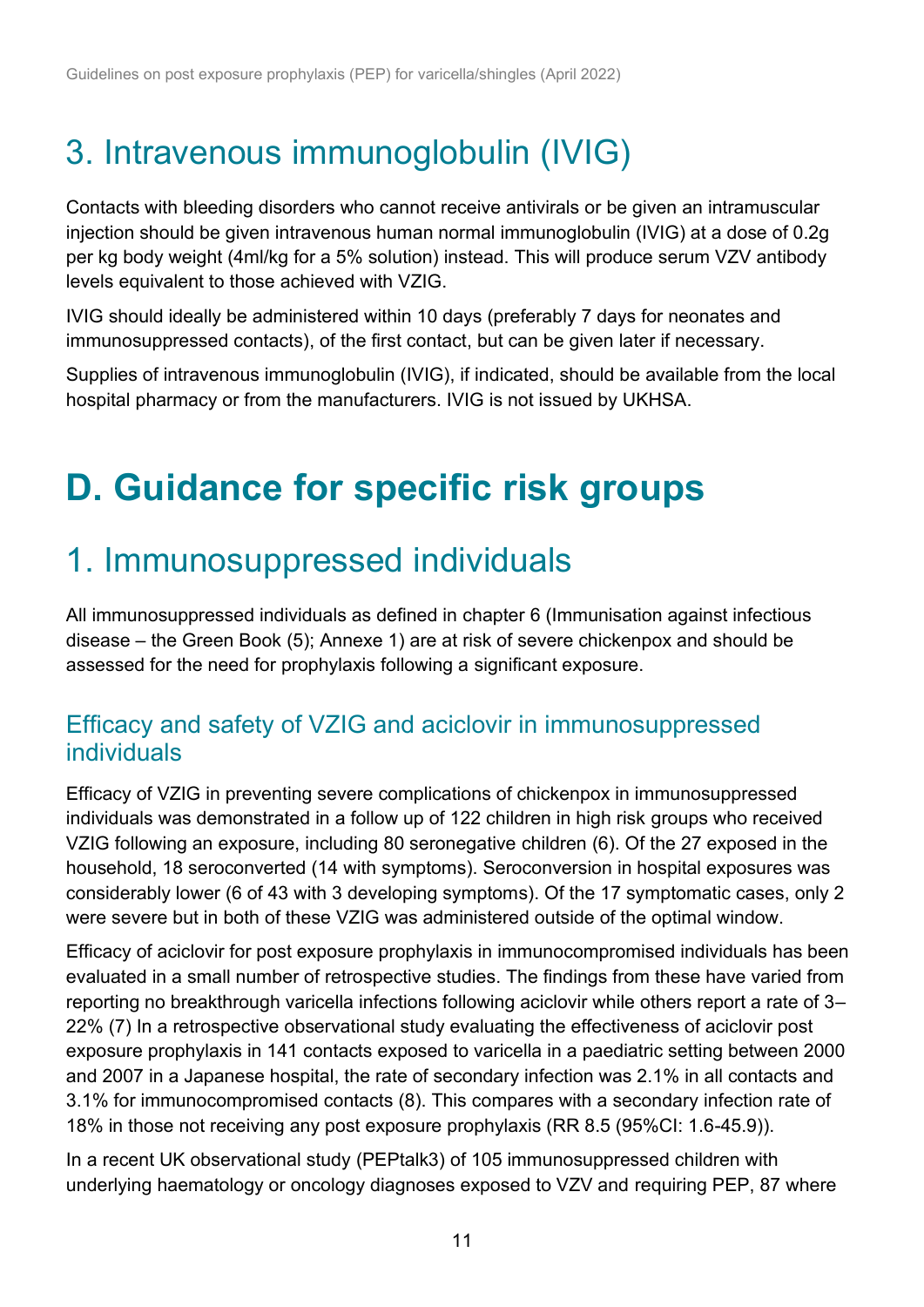treated with antivirals (aciclovir or valaciclovir) compared to 18 children who received VZIG. Five children (of 84) who received aciclovir developed break through infections (6.0%) (3 mild and 2 moderate severity) compared with 2 children (11.1%) who received VZIG (one mild and one moderate severity). Although the results were not significantly different (risk difference: -5.2% (95% CI -20.5% to 10.2%), p=0.60), treatment with antivirals was no worse than VZIG prophylaxis (9).

With respect to safety, aciclovir has a good safety profile for immunosuppressed individuals and this compares with the potential (albeit low) risk from VZIG, as a blood product.

The 2002 Royal College of Paediatrics and Child Health (RCPCH) guidelines for the 'Immunisation of the Immunocompromised Child' recommended that aciclovir or VZIG can be offered to these individuals (10). As such, it has been routine practice in approximately 50% of paediatric oncology centres across the UK to preferentially use antivirals for PEP in their paediatric population up until 2019 when the national recommendation to preferentially use antivirals was made.

#### Immunosuppressed individuals presenting with chickenpox

If, despite having received VZIG, IVIG or taken prophylactic aciclovir or valaciclovir, an immunosuppressed individual presents with a chickenpox rash, they should be changed onto a therapeutic dose of antivirals, starting from the day of onset of the rash. If severe chickenpox develops, they will need an urgent assessment and may require to be hospitalised and given intravenous (IV) aciclovir.

#### Subsequent exposure to chickenpox or shingles

Immunosuppressed individuals who have a second or further exposures, should be risk assessed as above. Given the rates of seroconversion with both VZIG and aciclovir, ideally patients should have a repeat VZV antibody test prior to considering a course of aciclovir or valaciclovir. Given the short half life of aciclovir or valaciclovir, if there is a second exposure immediately after a course of antivirals, a second risk assessment and course should be given in the same way starting 7 days after the subsequent exposure.

#### Inadvertent administration of chickenpox or shingles vaccine to immunosuppressed individuals

Immunosuppressed individuals who are inadvertently vaccinated with the live attenuated chickenpox/ shingles vaccines should be urgently assessed by a clinician to establish the degree of immunosuppression and treated with antivirals from day 7 as above if susceptible.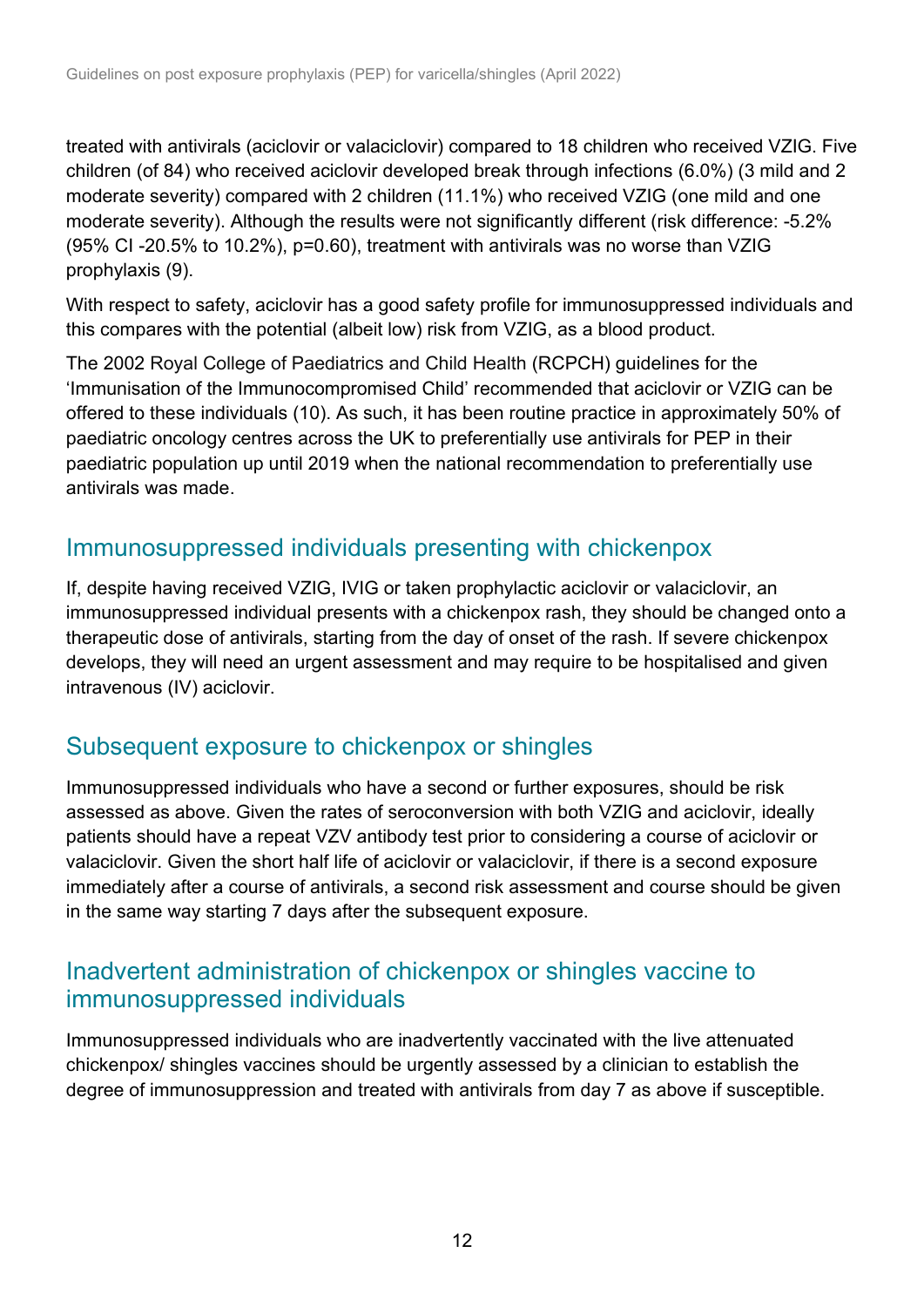## <span id="page-12-0"></span>2. Pregnant contacts

### Why PEP is recommended for pregnant women

Chickenpox infection during the first 20 weeks of pregnancy can lead to fetal varicella syndrome, which includes microcephaly, cataracts, growth retardation limb hypoplasia, and skin scarring. Chickenpox can cause severe maternal disease and this risk is greatest in the second or early in the third trimester.

The rationale for PEP in pregnant women is two-fold: reduction in severity of maternal disease and theoretical reduction in the risk of fetal infection for women contracting varicella in the first 20 weeks of pregnancy. In late pregnancy, PEP may also reduce the risk of neonatal infection. However, given the risks of severe neonatal varicella in the first week of life, VZIG is also given to infants born within 7 days of onset of maternal varicella.

In the absence of PEP, the risk of developing varicella in susceptible contacts is high with 13 of 18 (72%) of seronegative pregnant women developing varicella following a significant exposure (11).

Further information about chickenpox in pregnancy is provided by the [Royal College of](https://www.rcog.org.uk/guidance/browse-all-guidance/green-top-guidelines/chickenpox-in-pregnancy-green-top-guideline-no-13/)  [Obstetrics and Gynaecology at Royal College of Obstetrics and Gynaecology Chickenpox in](https://www.rcog.org.uk/guidance/browse-all-guidance/green-top-guidelines/chickenpox-in-pregnancy-green-top-guideline-no-13/)  [Pregnancy \(Green-top Guideline No.13\)](https://www.rcog.org.uk/guidance/browse-all-guidance/green-top-guidelines/chickenpox-in-pregnancy-green-top-guideline-no-13/)

### Safety of PEP in pregnancy

VZIG is a concentrated preparation of antibodies against chickenpox (varicella) derived from healthy non-UK blood donors. As with any other blood product, although screened for HIV, Hepatitis B and C, there remains a very low risk of transfusion transmitted infections.

Although oral aciclovir and valaciclovir (prodrug of aciclovir) are not licensed in pregnancy, there is extensive evidence of safety in pregnancy, including from 2 large registries of infants whose mothers were exposed to aciclovir in pregnancy. Aciclovir is also recommended for treatment of chickenpox in pregnant women who are 20 weeks or more gestation. From follow up across 24 countries between 1984 to 1999 of over 1,200 pregnancies that received either oral or IV aciclovir across all stages of pregnancy, no unusual defects or patterns of defects were observed (12). In a Danish national cohort study of 1,804 exposures to antiviral agents (aciclovir, valaciclovir, famciclovir) in pregnancy, no increase in major birth defects was reported in women exposed to either aciclovir or valaciclovir in the first trimester (13).

### Efficacy of PEP in pregnant women

The efficacy of VZIG in preventing clinical chickenpox is known to be suboptimal and the results from studies are consistent. In a study of 212 seronegative women who were given VZIG within 10 days of exposure 41% developed clinical varicella infection (14). VZIG given within the first 3 days following exposure had the same efficacy (63 of 153 developed varicella). In an unpublished study from Kings College Hospital of 23 seronegative women who received VZIG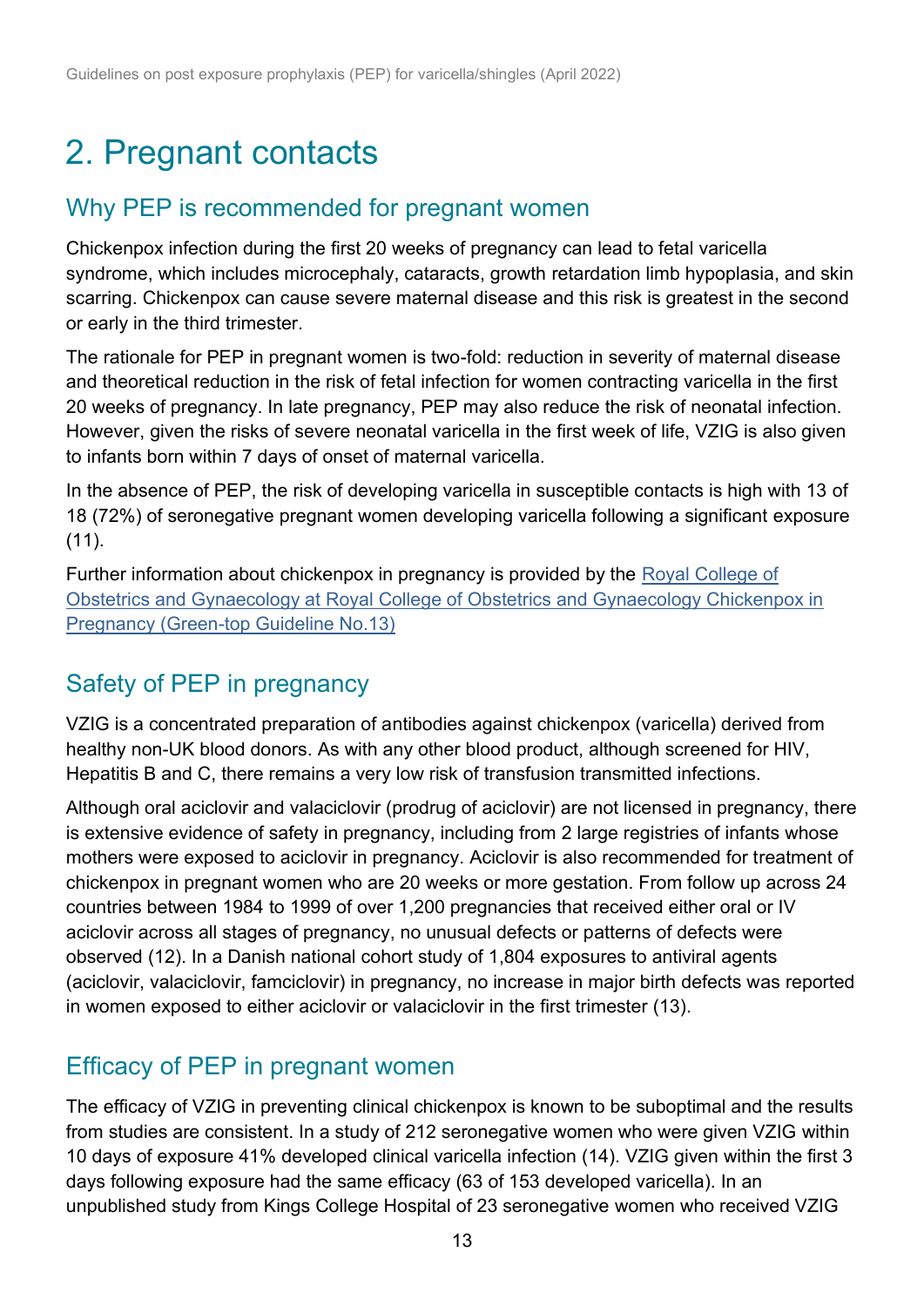<20 weeks, 8 developed clinical chickenpox; of the 7 women more than 20 weeks, who received VZIG, 5 developed clinical chickenpox (overall 43%). Similarly, in a study of 20 years' experience in Italy, of 50 pregnant seronegative women followed up after receipt of VZIG as PEP, 21 of 50 (42%) developed clinical chickenpox (11).

In a Birmingham (UK) study, outcome information was obtained on 21 exposed women with IgG levels of <150mIU/ml who received VZIG. Of these 5 (24%) developed clinical chickenpox, similar to the proportion of women developing chickenpox in the absence of treatment (6 of 23; 26%) (15).

In a recent PHE/UKHSA study of confirmed seronegative pregnant women exposed to chickenpox, 53 (36.6%) of 145 individuals treated with VZIG went on to develop chickenpox, compared to 8 (30.8%) of 26 individuals treated with aciclovir. Although the difference is not statistically significant, aciclovir was as good as VZIG at preventing chickenpox infection. In addition 14 of 145 (10%) of the women receiving VZIG complained of pain at the site of injection, compared to no reported side-effects in the aciclovir group (16). These results are similar to those collected from a sentinel network of virologists in 2019 to 2020 where none of 12 exposed women who received aciclovir developed chickenpox compared to one of 9 who received VZIG. Anecdotally it was preferred by the women and negated a hospital or GP attendance to receive the treatment. In many cases aciclovir is used based on the clinical history alone and without confirming that the patient is VZV IgG seronegative.

There is little if any available data on the efficacy of aciclovir in preventing congenital varicella infection and prevention of transplacental infection of the foetus following potential exposures in the first 19 weeks of pregnancy.

### Risk assessment for pregnant women

Pregnant contacts with a positive history of chickenpox/ shingles or 2 recorded doses of varicella vaccine do not require testing or PEP (see table 3). Antibody responses following vaccination may not be detectable and therefore results of VZV IgG testing in patients known to be vaccinated cannot be used to determine susceptibility. The history of vaccination should be used instead to determine need for post-exposure prophylaxis. Only those with a negative or uncertain vaccination history should be tested for VZV IgG. Those with a negative or equivocal result from a qualitative assay require confirmatory testing with a quantitative assay. For immunocompetent pregnant women, a lower cut-off of 100mIU/ml should be used as a marker of previous infection and not 150mlU/ml as for immunosuppressed and neonates.

### Recommendation for pregnant contacts

In light of the existing evidence on the safety of aciclovir, the efficacy of aciclovir in preventing clinical chickenpox in healthy and immunosuppressed contacts and the relative sub-optimal efficacy of VZIG as PEP in pregnant women, antivirals are now the treatment of choice for exposure to varicella and shingles for susceptible women exposed in any stage of pregnancy.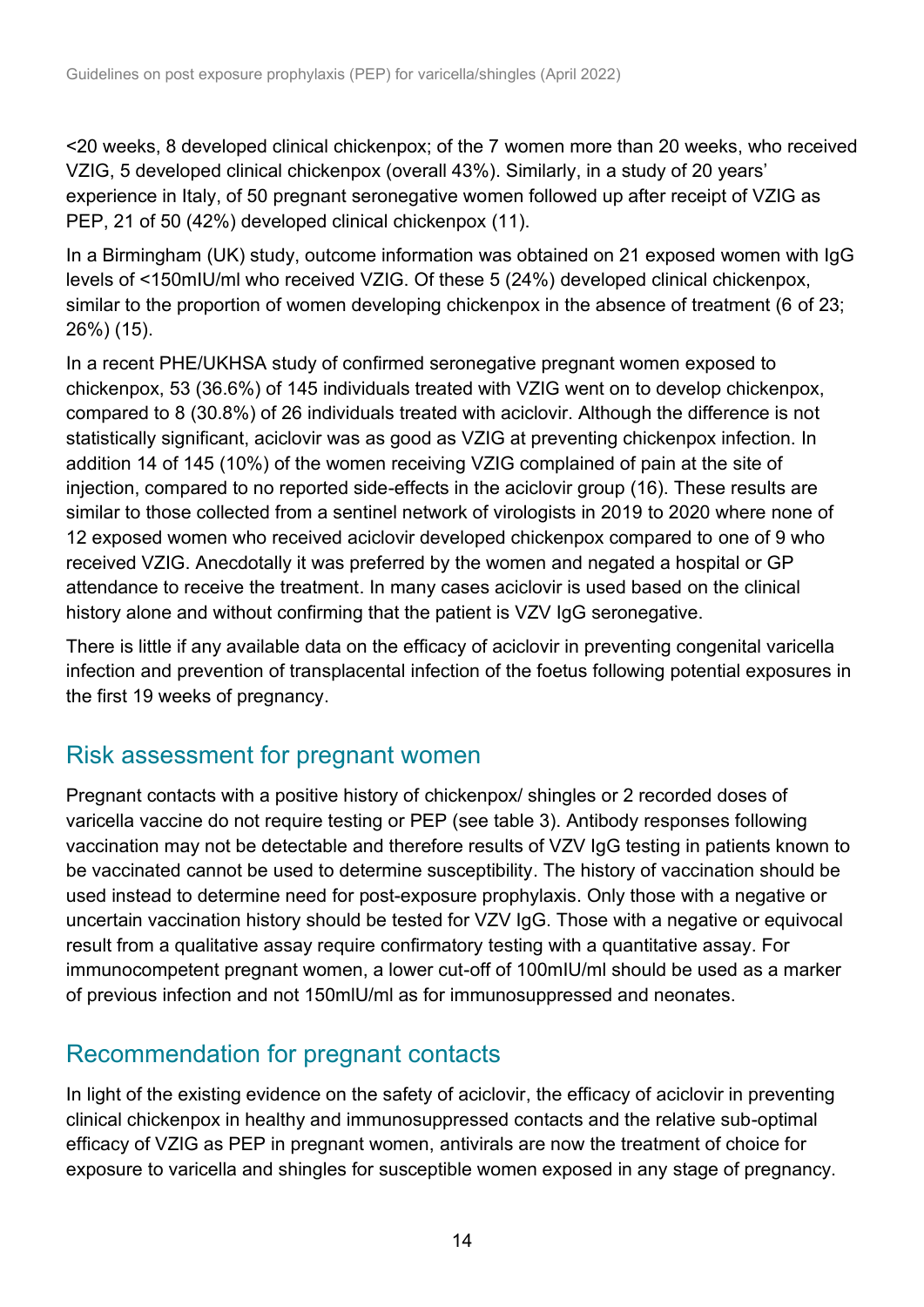All pregnant women who are exposed to chickenpox/ shingles should be assessed for susceptibility as described in section B.3. If there is a previous history of chickenpox in the pregnant woman, she can be re-assured and no PEP is required. If there is no or unknown previous history of chickenpox in the pregnant woman, test for the presence of varicella antibodies. For susceptible women (quantitative assay <100mIU/ml), aciclovir (800mg 4 times a day from days 7 to 14 after exposure) is recommended. Oral valaciclovir 1,000mg 3 times a day can be used as a suitable alternative. VZIG should only be offered if the woman is unable to take oral antivirals due to malabsorption or renal toxicity.

The day of exposure is defined as the date of the onset of the rash if the index is a household contact and date of first or only contact if the exposure is on multiple or single occasion(s) respectively. If the woman presents later than day 7 after exposure, a 7- day course of antivirals can be started up to day 14 after exposure, if necessary.

| Table 3: Risk assessment for pregnant women with a confirmed significant exposure to |  |
|--------------------------------------------------------------------------------------|--|
| chickenpox or shingles                                                               |  |

| <b>History</b>                                                                                                            | <b>Testing</b>                                                         | <b>Treatment</b>                                                                                                                                                                                                                                                                                                                                                                                                                                                                                                                                                                                                                                             |
|---------------------------------------------------------------------------------------------------------------------------|------------------------------------------------------------------------|--------------------------------------------------------------------------------------------------------------------------------------------------------------------------------------------------------------------------------------------------------------------------------------------------------------------------------------------------------------------------------------------------------------------------------------------------------------------------------------------------------------------------------------------------------------------------------------------------------------------------------------------------------------|
| A history of<br>chickenpox/shingles<br>OR 2 recorded doses<br>of varicella vaccine.                                       | Do not test.                                                           | Assume immune.<br>No need for PEP.                                                                                                                                                                                                                                                                                                                                                                                                                                                                                                                                                                                                                           |
| Uncertain or no<br>history of<br>chickenpox/shingles<br><b>AND</b><br>Unknown or negative<br>varicella vaccine<br>history | Test antenatal<br>booking<br>bloods* (if<br>available) for<br>VZV IgG. | If VZV IgG positive – reassure, patient is immune, do not<br>issue PEP.<br>If VZV IgG negative or equivocal on a qualitative assay,<br>retest with a confirmatory quantitative assay. If quantitative<br>assay is ≥100 mIU/ml – reassure, PEP is not indicated.<br>If the result from quantitative testing will not be available<br>within 10 days of exposure, AND the individual is VZV IgG<br>negative (qualitative testing) then treat with antivirals.<br>If the result from quantitative testing will not be available<br>within 10 days of exposure, AND the individual is VZV IgG<br>equivocal (qualitative testing) then PEP is not<br>recommended. |

\* For women with an uncertain or negative history of chickenpox, antenatal booking bloods should be tested unless there is a recorded chickenpox exposure in this pregnancy, in which case a fresh sample should be taken for testing if the booking sample is negative.

If the result from quantitative testing will not be available within 10 days of exposure, AND the individual is VZV IgG equivocal (qualitative testing) then PEP with antivirals may not be needed, but could still be considered, based on clinical judgement.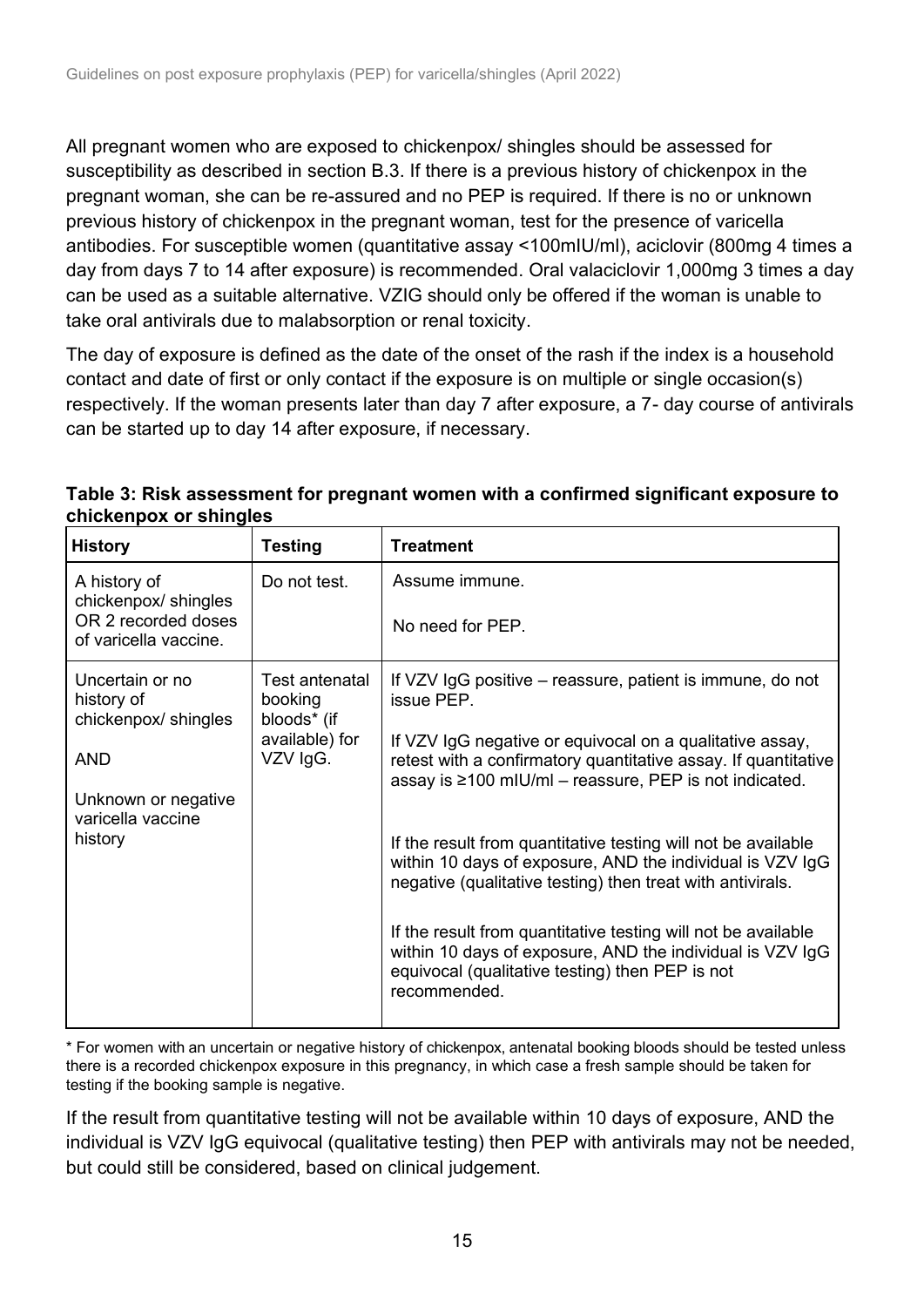### Subsequent exposure to chickenpox or shingles during the same pregnancy

Women who have a second exposure during pregnancy, should be risk assessed and have a repeat VZV antibody test given the rates of seroconversion with both VZIG and aciclovir Given the short half-life of aciclovir or valaciclovir, if there is a second exposure immediately after a course of antivirals, a second risk assessment and course should be given in the same way starting 7 days after the subsequent exposure.

#### Pregnant women presenting with chickenpox

If a pregnant woman presents with a chickenpox rash, they should be changed to a therapeutic dose (aciclovir 800mg 5 times a day or 1,000mg valaciclovir 3 times a day for 7 days, starting from the day of onset of the rash). If severe chickenpox develops, the woman should be hospitalised and given IV aciclovir.

Refer to the [Viral Rash in Pregnancy](https://www.gov.uk/government/publications/viral-rash-in-pregnancy) (17) guidance for further details.

### Inadvertent administration of attenuated chickenpox or shingles vaccine to pregnant women

Both of the currently available chickenpox vaccines (Varilrix® and Varivax®) and the live shingles vaccine (Zostavax®) contain the same live attenuated strain (Oka) of varicella zoster virus. However, the live attenuated shingles vaccine has significantly higher antigen content than the chickenpox vaccine and therefore a risk assessment is required if a pregnant woman is inadvertently vaccinated. There is limited data on women who have been inadvertently vaccinated with the live attenuated shingles vaccine during pregnancy. Therefore, as a precautionary measure, health professionals should undertake a risk assessment, including assessment of immune status similar to that for a natural exposure. Further information on the management of these women is available at [Chickenpox and shingles vaccines: advice for](https://www.gov.uk/government/publications/vaccine-in-pregnancy-advice-for-pregnant-women/chickenpox-and-shingles-vaccines-advice-for-pregnant-women)  [pregnant women.](https://www.gov.uk/government/publications/vaccine-in-pregnancy-advice-for-pregnant-women/chickenpox-and-shingles-vaccines-advice-for-pregnant-women)

No treatment is needed if the woman inadvertently receives Shingrix (recombinant zoster vaccine) as it is a non-replicating vaccine.

Women who have inadvertently received the chickenpox vaccine can be reassured that no conditions consistent with congenital varicella syndrome have been reported. However, UKHSA continues to monitor reports of women who have inadvertently received the chickenpox vaccine up to 3 months before pregnancy or at any time during pregnancy and whose pregnancy outcomes are known. Women who have been immunised with any chickenpox/ shingles vaccine (including Shingrix) in pregnancy should be reported to UKHSA Vaccine in Pregnancy [Surveillance.](https://www.gov.uk/guidance/vaccination-in-pregnancy-vip)

Pregnant women who are inadvertently vaccinated with either chickenpox or live attenuated shingles vaccine (Zostavax) should be advised to seek prompt medical advice if they develop a vesicular rash post vaccination.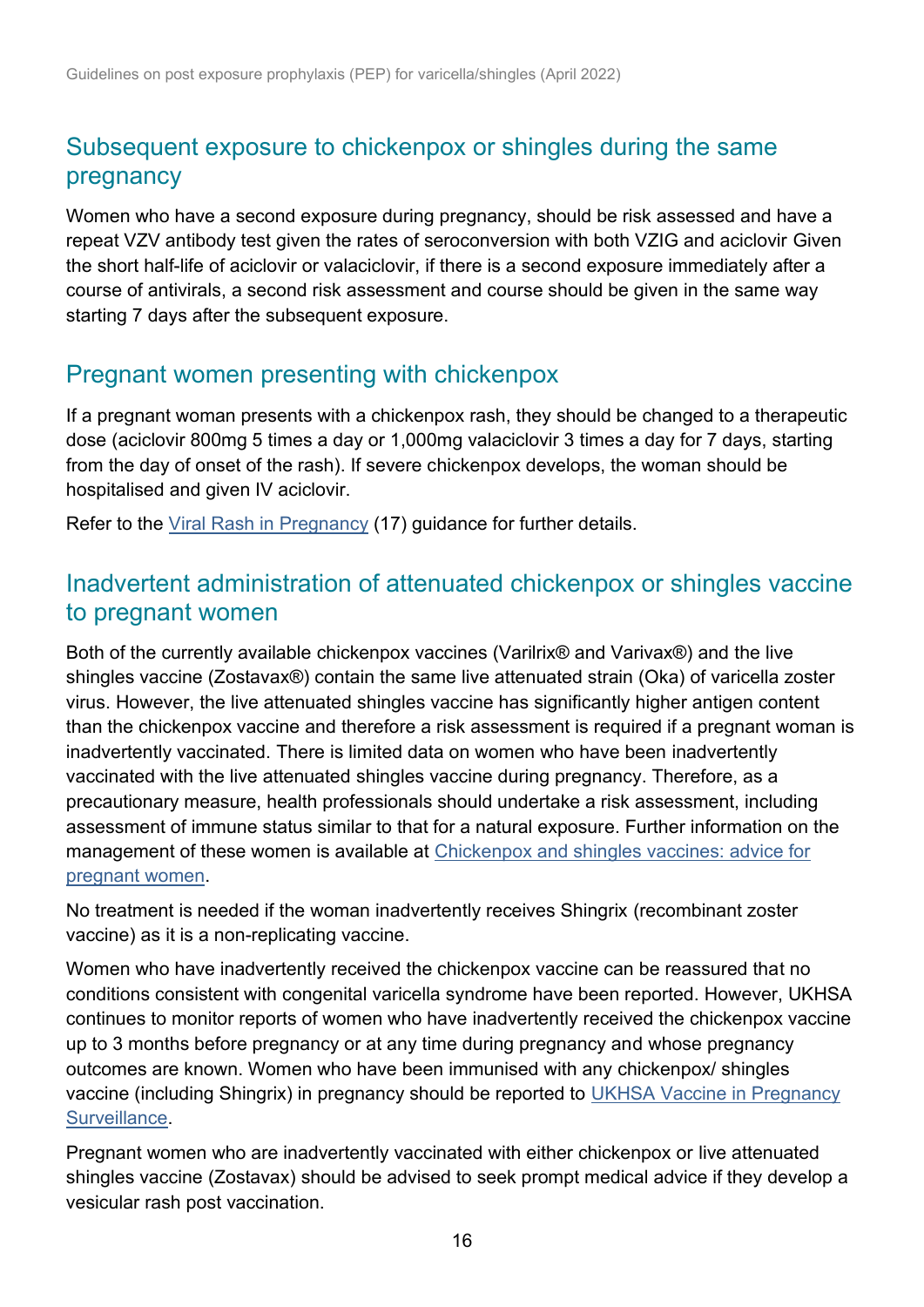## <span id="page-16-0"></span>3. Infants and neonates

### Risk assessment

Although infants (under one years old) may be at increased risk of severe chickenpox infection, the risks of life threatening complications are particularly important in neonates in the first week of life. The risk assessment needs to take a number of factors into account including the presence of maternal antibodies, prematurity, timing of exposure, and whether the infant is still hospitalised.

Post-exposure prophylaxis with VZIG is not usually required for neonates born more than 7 days after the onset of maternal chickenpox, or in those whose mothers develop shingles before or after delivery as these neonates will have maternal antibody.

Post-exposure prophylaxis with VZIG is not indicated for neonates (< 7 days old) whose mothers have been exposed during pregnancy and have been found to be VZV IgG negative unless the mother develops chickenpox. In these circumstances, aciclovir for the mother should be considered (see section on pregnant women). VZIG is only indicated for the neonate if they are directly exposed postnatally in the first week of life.

Post-exposure prophylaxis is recommended for:

- Group 1 neonates whose mothers develop chickenpox (but not shingles) in the period 7 days before to 7 days after delivery – VZIG can be given without VZV IgG antibody testing of the neonate or mother; in addition, prophylactic intravenous aciclovir should also be considered in addition to the VZIG for infants whose mothers develop chickenpox 4 days before to 2 days after delivery as they are at the highest risk of fatal outcome despite VZIG prophylaxis
- Group  $2 -$ 
	- VZV antibody-negative infants under one year who have remained in hospital since birth who are born before 28 weeks gestation OR weighed less than 1,000g at birth
	- or
	- VZV antibody-negative infants who have a severe congenital or other underlying condition that requires prolonged intensive or special care during the first year of life
- Group 3 VZV susceptible neonates exposed to chickenpox/ shingles (other than in the mother) in the first 7 days of life

In infants over the age of 4 weeks (regardless of gestation at birth) oral aciclovir is the recommended PEP, unless contraindicated (renal toxicity or malabsorption). If contraindicated, VZIG should be given.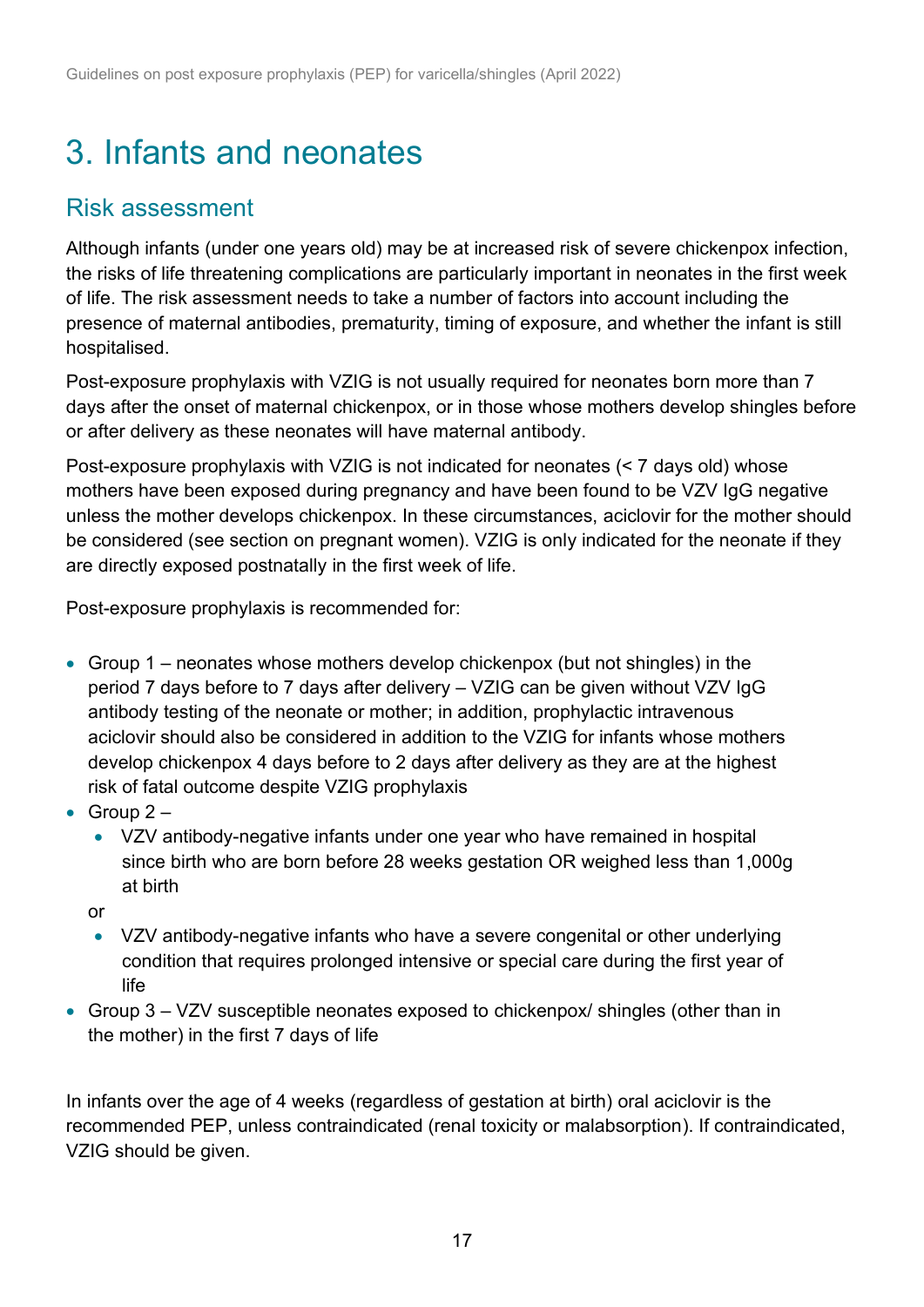### Determination of immune status for neonates or infants

For infants in Group 2, maternal antibody may not be present despite a positive maternal history of chickenpox due to immaturity of the immune system at birth, or because birth occurred before maternal antibody transfer is likely to have occurred, or due to waning maternal antibodies. In addition, for those infants in Group 2 who have had repeated blood sampling with replacement by packed red cell infusion, maternal history cannot be relied upon. It is therefore recommended that such infants are tested to determine their VZV antibody status in the event of a contact.

For infants in Group 3, VZV antibody testing is not required for mothers or their infants, if the mother has a positive history of chickenpox/ shingles. As antibody levels following vaccination are lower, for infants in Group 3, whose mothers have received varicella vaccine, antibody testing of the mothers (preferred) or infant is recommended. In addition, for infants in Group 3 whose mothers have a negative or uncertain history of chickenpox/ shingles, testing is also recommended. A higher cut off (150mIU/ml) is used to determine need for VZIG for neonates (when testing either mother or infant's bloods) compared to pregnant women. This is because the aim is to try to prevent infection as opposed to attenuating disease complications.

PEP is recommended for VZV antibody-negative neonates or infants, as defined as:

- infants whose mothers are VZV antibody-negative by a qualitative assay or <150 mIU/ml by a quantitative assay
- infants who are themselves tested and found to be VZV antibody-negative by a qualitative assay or <150 mIU/ml by a quantitative assay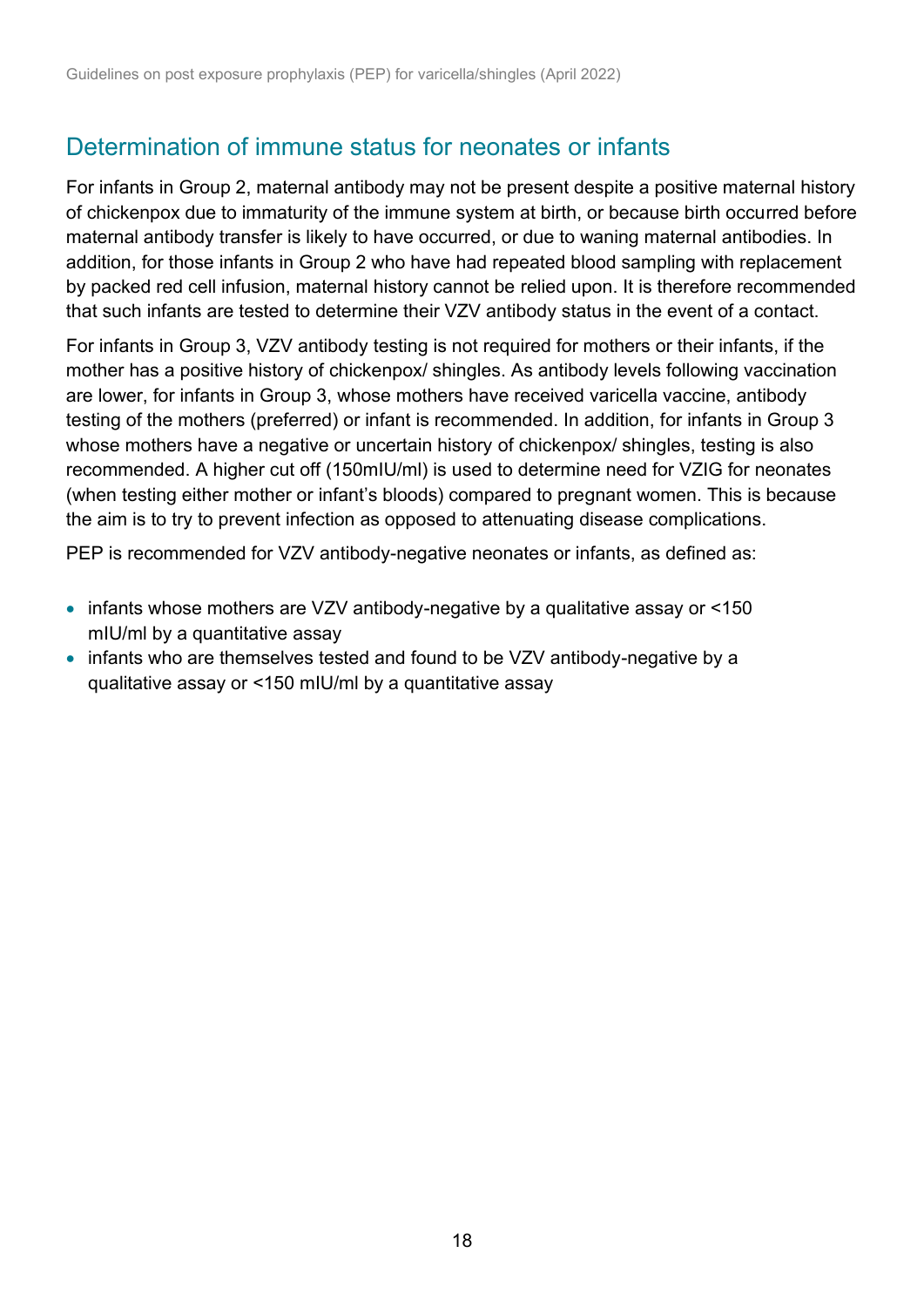| Group        | <b>Criteria</b>                                                                                                                                                                                                                                                                                                                                                     | <b>Testing</b>                                                                                                                                                                                                                  | <b>Action</b>                                                                                                                                                                                                                                                      |
|--------------|---------------------------------------------------------------------------------------------------------------------------------------------------------------------------------------------------------------------------------------------------------------------------------------------------------------------------------------------------------------------|---------------------------------------------------------------------------------------------------------------------------------------------------------------------------------------------------------------------------------|--------------------------------------------------------------------------------------------------------------------------------------------------------------------------------------------------------------------------------------------------------------------|
| 1            | Neonates whose mothers<br>develop chickenpox (but<br>not shingles) in the period<br>7 days before to 7 days<br>after delivery                                                                                                                                                                                                                                       | Not required for<br>mother or infant                                                                                                                                                                                            | Administer VZIG within 7 days of<br>delivery OR within 7 days of onset of<br>disease in the mother, whichever is<br>later                                                                                                                                          |
| $\mathbf{2}$ | Infants (<1yr) who have<br>remained in hospital since<br>birth with any one of the<br>following:<br>- born before 28 weeks<br>gestational age OR<br>$-$ weighed less than 1,000g<br>at birth OR<br>- infants who have severe<br>congenital or other<br>underlying condition that<br>require prolonged<br>intensive or special care<br>during the first year of life | Test for VZV antibody<br>status in the infant<br>only                                                                                                                                                                           | Administer aciclovir if over the age<br>of 4 weeks starting 7 days after<br>exposure.<br>If less than 4 weeks of age,<br>administer VZIG within 7 days if<br>found to be VZV antibody-negative<br>by a qualitative assay or <150<br>mIU/mI by a quantitative assay |
| 3            | Neonates exposed to<br>chickenpox/ shingles<br>(other than in the mother)<br>in the first 7 days of life.                                                                                                                                                                                                                                                           | Test either mother<br>(preferred) or neonate<br>for VZV antibody<br>status for infants<br>whose mothers have<br>a negative or<br>uncertain history of<br>chickenpox/ shingles<br>OR history of<br>previous varicella<br>vaccine | Administer VZIG within 7 days if<br>found to be VZV antibody-negative<br>by a qualitative assay or <150<br>mIU/mI by a quantitative assay                                                                                                                          |

#### **Table 4: Risk assessment for neonates or infants with a confirmed significant exposure to chickenpox or shingles**

### Plans for hospital discharge

There is no reason to prevent a newborn baby going home if other members of the household have chickenpox and the mother has had chickenpox or is shown to have VZV antibody. If the mother is susceptible, contact with household members with chickenpox should ideally be delayed until the new baby has reached 7 days of age. For further information see p15 of [Guidance on Viral Rash in Pregnancy.](https://www.gov.uk/government/publications/viral-rash-in-pregnancy)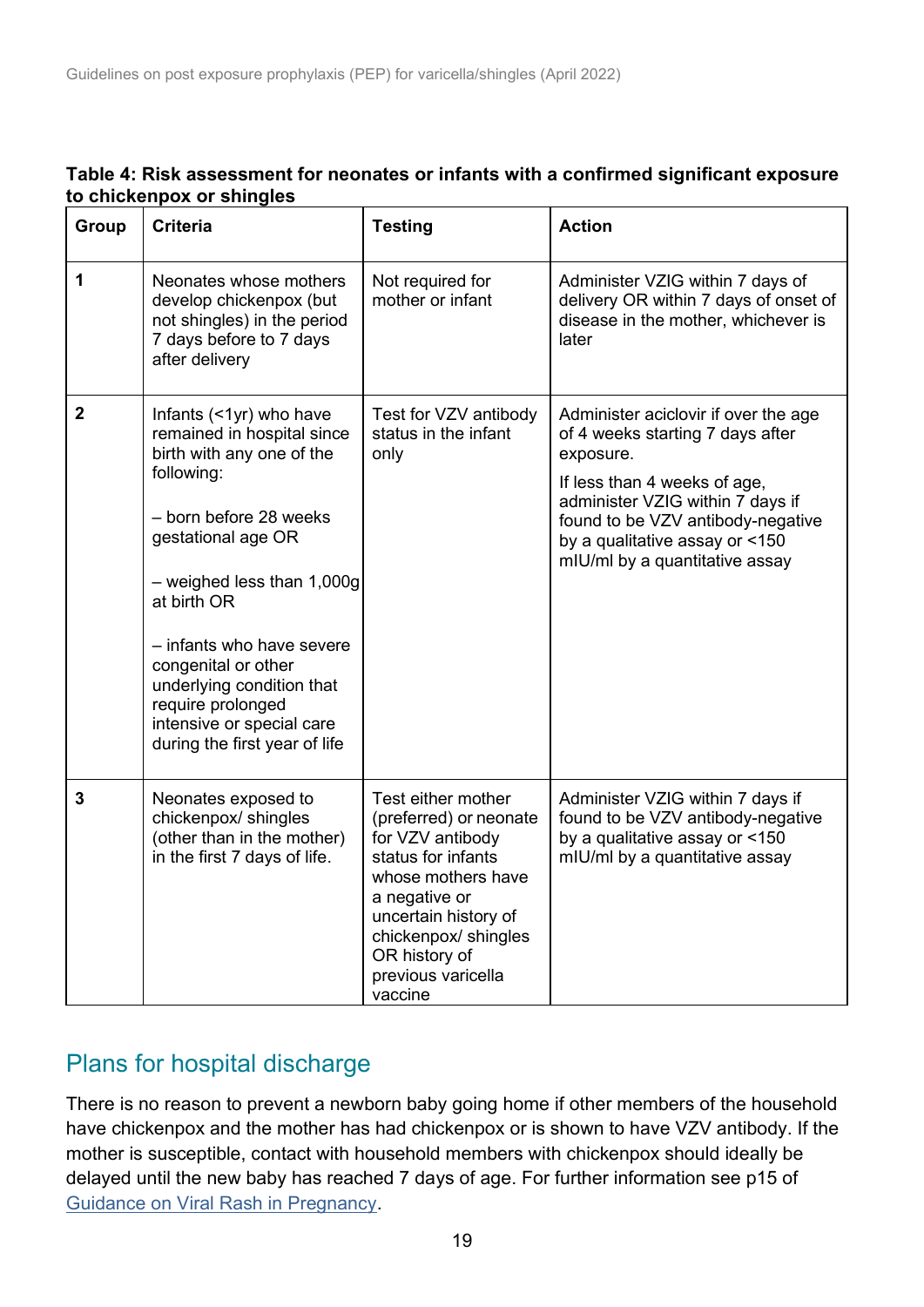Infants in Group 2 who have previously received VZV post-exposure prophylaxis require a new risk assessment if a second exposure occurs whilst they are still in hospital.

### Treatment of neonates with varicella

If chickenpox develops despite VZIG, high dose intravenous aciclovir treatment of 20mg/kg every 8 hours for at least 7 days should be started as soon as possible.

## <span id="page-19-0"></span>**E. References**

1. Marin M, Leung J, Lopez AS, Shepersky L, Schmid DS, Gershon AA. [Communicability of](https://pubmed.ncbi.nlm.nih.gov/33958016/)  [varicella before rash onset: a literature review](https://pubmed.ncbi.nlm.nih.gov/33958016/) Epidemiology and Infection 7 May 2021: volume 149:e131

2. Joint Formulary Committee. [British National Formulary](https://about.medicinescomplete.com/publication/british-national-formulary/) London: BMJ Group and Pharmaceutical Press (MedicinesComplete viewed on 22 April 2022)

3. Paediatric Formulary Committee. [British National Formulary](https://about.medicinescomplete.com/publication/british-national-formulary-for-children/) for Children London: BMJ Group, Pharmaceutical Press, and RCPCH Publications (MedicinesComplete viewed on 22 April 2022)

4. Suga S, Yoshikawa T, Ozaki T Asano Y. [Effect of oral acyclovir against primary and](https://pubmed.ncbi.nlm.nih.gov/8285774/)  [secondary viraemia in incubation period of varicella](https://pubmed.ncbi.nlm.nih.gov/8285774/) Archives of Disease in Childhood 1993: volume 69 number 6, pages 639-643

5. Immunisation against Infectious Diseases (Green book) chapter 6, [contraindications](https://www.gov.uk/government/publications/contraindications-and-special-considerations-the-green-book-chapter-6) and special considerations

6. Evans EB, Pollock TM, Cradock-Watson JE and Ridehalgh MK. [Human antichickenpox](https://pubmed.ncbi.nlm.nih.gov/6101802/)  [immunoglobulin in the prevention of chickenpox](https://pubmed.ncbi.nlm.nih.gov/6101802/) The Lancet 1980: volume 315 issue 8164, pages 354-356

7. Bate J, Baker S, Breuer J and others. [PEPtalk2: results of a pilot randomised controlled trial](https://pubmed.ncbi.nlm.nih.gov/29730641/)  [to compare VZIG and aciclovir as postexposure prophylaxis \(PEP\) against chickenpox in](https://pubmed.ncbi.nlm.nih.gov/29730641/)  [children with cancer](https://pubmed.ncbi.nlm.nih.gov/29730641/) Archives of Disease in Childhood 2019: volume 104 issue 1

8. Shinjoh M, Takahashi T. [Varicella zoster exposure on paediatric wards between 2000 and](https://pubmed.ncbi.nlm.nih.gov/19282055/)  [2007: safe and effective post-exposure prophylaxis with oral acyclovir](https://pubmed.ncbi.nlm.nih.gov/19282055/) Journal of Hospital Infection 2009: volume 72 issue 2, pages 163-168

9. Gower C, Cuerden C, Brown KE, Heath PT, Andrews N, Amirthalingam G and Bate J. PEPtalk 3: oral aciclovir is equivalent to varicella zoster immunoglobulin as post exposure prophyaxis against chickenpox in children with cancer – results of a multi-centre UK evaluation (unpublished)

10. [Immunisation of the Immunocompromised Child.](http://rcpch.adlibhosting.com/files/Immunisation%20of%20the%20Immunocompromised%20Child%C2%A02002-02.pdf) Best Practice Statement. Royal College of Paediatrics and Child Health February 2002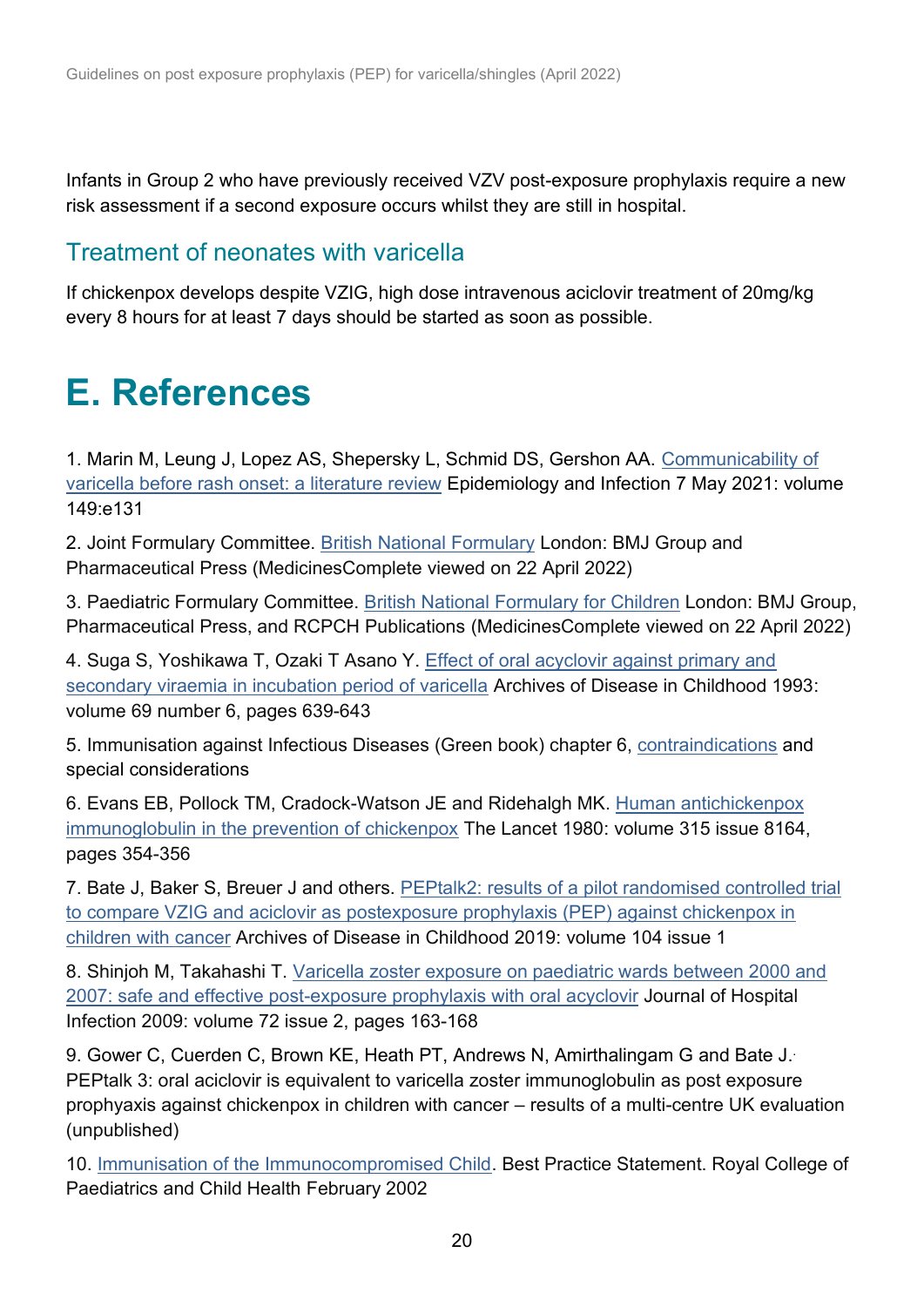11. Trotta M, Borchi B, Niccolai A, Venturini E, Giaché S, Sterrantino G, Colao M, Rossolini GM Bartoloni A, Zammarchi L. Epidemiology, management and outcome of varicella in pregnancy: a [20-year experience at the Tuscany Reference Centre for Infectious Diseases in Pregnancy](https://pubmed.ncbi.nlm.nih.gov/29766472/)  Infection 2018: volume 46 issue 5, pages 693-699

12. Stone KM, Reiff-Eldridge R, White AD, Cordero JF, Brown Z, Alexander ER, Andrews EB. [Pregnancy outcomes following systemic prenatal acyclovir exposure: Conclusions from the](https://pubmed.ncbi.nlm.nih.gov/15108247/)  [international acyclovir pregnancy registry, 1984](https://pubmed.ncbi.nlm.nih.gov/15108247/) to 1999 Birth Defects Research Part A Clinical and Molecular Teratology 2004: volume 70 issue 4, pages 201-207

13. Pasternak B and Hviid A. [Use of Acyclovir, Valacyclovir, and Famciclovir in the first trimester](https://pubmed.ncbi.nlm.nih.gov/20736469/)  [of pregnancy and the risk of birth defects](https://pubmed.ncbi.nlm.nih.gov/20736469/) Journal of the American Medical Association (JAMA) 2010: volume 304 issue 8, pages 859-866

14. Enders G, Miller E. Varicella and Herpes zoster in pregnancy and the newborn. In Varicella [Zoster Virus: Basic Virology and Clinical Management](https://www.cambridge.org/core/books/abs/varicellazoster-virus/varicella-and-herpes-zoster-in-pregnancy-and-the-newborn/CF205A0A5C016F05ABFA49AD09DE9989) Editors: Ann M, Arvin and Anne A Gershon. Cambridge University Press 2000: pages 317-347

15. Boxall EH, Maple PAC, Rathod P and Smit E. [Follow-up of pregnant women exposed to](https://pubmed.ncbi.nlm.nih.gov/21455665/)  [chicken pox: an audit of relationship between level of antibody and development of chicken pox](https://pubmed.ncbi.nlm.nih.gov/21455665/) European Journal of Clinical Microbiology and Infectious Diseases 2011: volume 30, pages 1193-1200

16. Sile B, Brown KE, Gower C, Bosowski J, Dennis A, Falconer M, Stowe J, Amirthalingam G. [Effectiveness of oral aciclovir in preventing maternal chickenpox: a comparison with VZIG](https://www.medrxiv.org/content/10.1101/2022.04.26.22274015v1) 2022 medrxivpreprint

17. PHE. [Guidance on viral rash in pregnancy](https://www.gov.uk/government/publications/viral-rash-in-pregnancy) 2019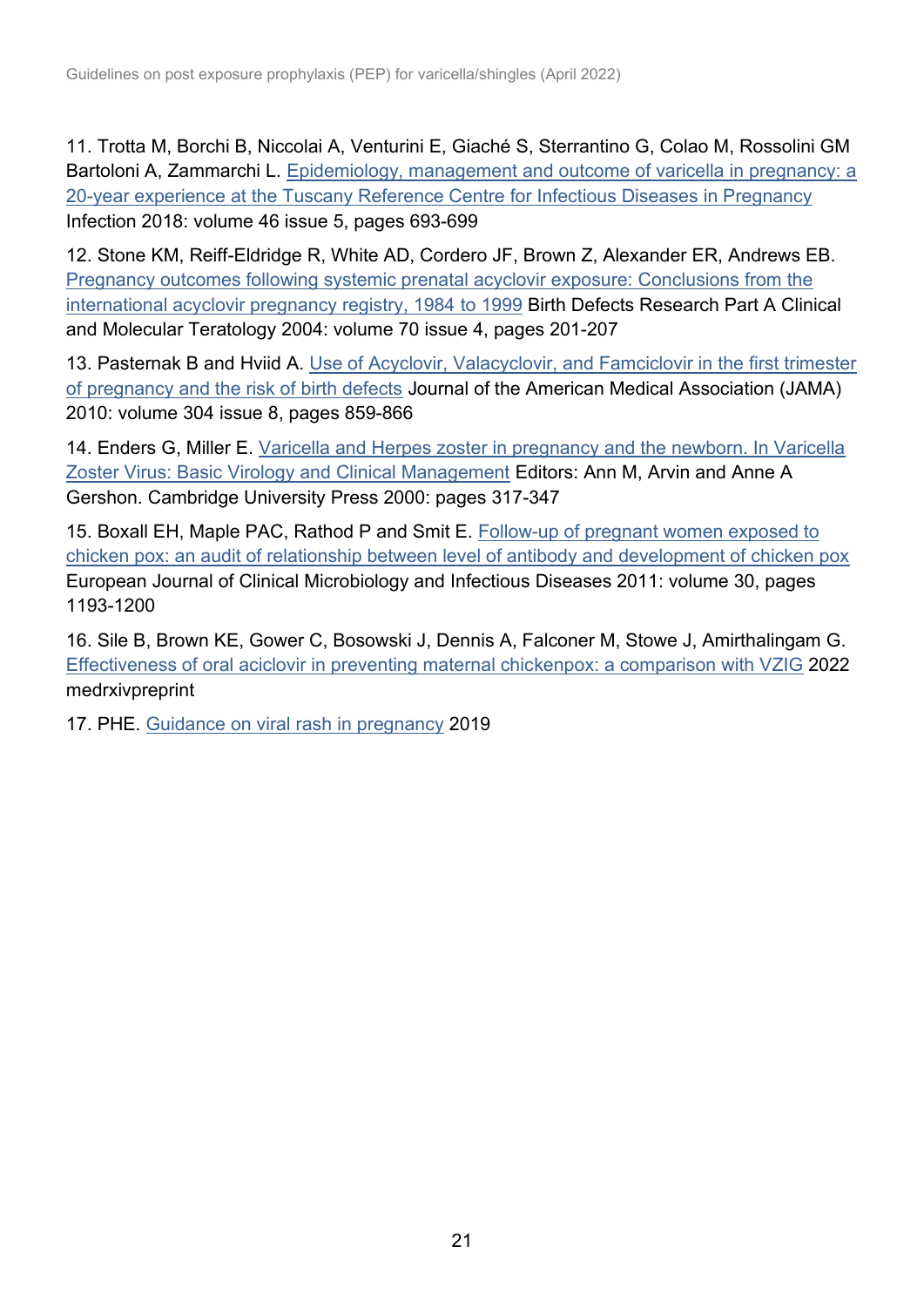## <span id="page-21-0"></span>**Annexe 1. Immunosuppression definitions**

Individuals with primary or acquired immunodeficiency states due to conditions including:

- acute and chronic leukaemias, and clinically aggressive lymphomas (including Hodgkin's lymphoma) who are less than 12 months since achieving cure
- individuals under follow up for a chronic lymphoproliferative disorders including haematological malignancies such as indolent lymphoma, chronic lymphoid leukaemia, myeloma, Waldenstrom's macroglobulinemia and other plasma cell dyscrasias (note: this list not exhaustive)
- immunosuppression due to HIV/AIDS with a current CD4 count of below 200 cells/µI (aged 5 years or less, with a CD4 count below 500 cells/μl.)
- primary or acquired cellular and combined immune deficiencies those with lymphopaenia (<1,000 lymphocytes/ul), including aplastic anaemia, or with a functional lymphocyte disorder
- those who have received an allogeneic (cells from a donor) or an autologous (using their own cells) stem cell transplant in the previous 24 months
- those who have received a stem cell transplant more than 24 months ago but have ongoing immunosuppression or graft versus host disease (GVHD)
- persistent agammaglobulinaemia (IgG < 3g/L) due to primary immunodeficiency (for example common variable immunodeficiency) or secondary to disease or therapy

Individuals on immunosuppressive or immunomodulating therapy including:

- those who are receiving or have received in the previous 6 months immunosuppressive therapy for a solid organ transplant
- those who are receiving or have received in the previous 3 months targeted therapy for autoimmune disease, such as JAK inhibitors or biologic immune modulators including B-cell targeted therapies (including rituximab but for which a 6 month period should be considered immunosuppressive), monoclonal tumour necrosis factor inhibitors (TNFi), T-cell co-stimulation modulators, soluble TNF receptors, interleukin (IL)-6 receptor inhibitors, IL-17 inhibitors, IL 12/23 inhibitors, IL 23 inhibitors (note: this list is not exhaustive)
- those who are receiving or have received in the past 6 months immunosuppressive chemotherapy or radiotherapy for any indication

Individuals with chronic immune mediated inflammatory disease who are receiving or have received immunosuppressive therapy:

- moderate to high dose corticosteroids (equivalent ≥20mg prednisolone per day; children 1 mg/kg/day) for more than 10 days in the previous month
- long term moderate dose corticosteroids (equivalent to ≥10mg prednisolone per day or children 0.5 mg/kg/day for more than 4 weeks) in the previous 3 months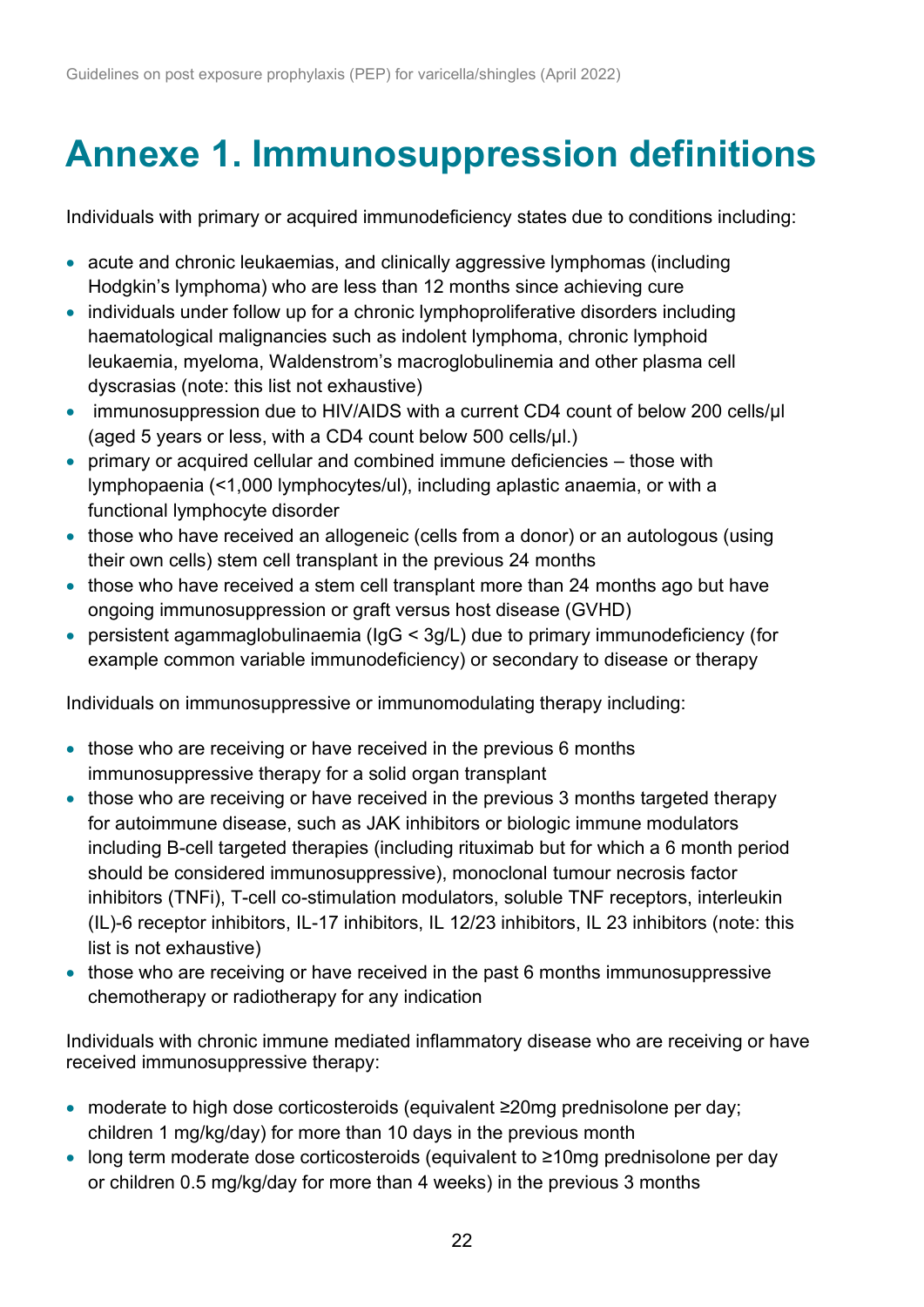- adults on non-biological oral immune modulating drugs for example methotrexate >20mg per week (oral and subcutaneous), azathioprine >3.0mg/kg/day; 6 mercaptopurine >1.5mg/kg/day, mycophenolate >1g/day, in the previous 3 months
- children on any dose of non-biological oral immune modulating drugs
- certain combination therapies at individual doses lower than stated above, including those on ≥7.5mg prednisolone per day in combination with other immunosuppressants (other than hydroxychloroquine or sulfasalazine) and those receiving methotrexate (any dose) with leflunomide in the previous 3 months

Individuals who have received a short course of high dose steroids (equivalent >40mg prednisolone per day or children 2 mg/kg/day for more than a week) for any reason in the previous month.

Individuals who had received brief immunosuppression (≤40mg prednisolone per day) for an acute episode (for example asthma / chronic obstructive pulmonary disease (COPD) / coronavirus (COVID-19)) and individuals on replacement corticosteroids for adrenal insufficiency are not considered severely immunosuppressed and can be treated with the standard post exposure treatment.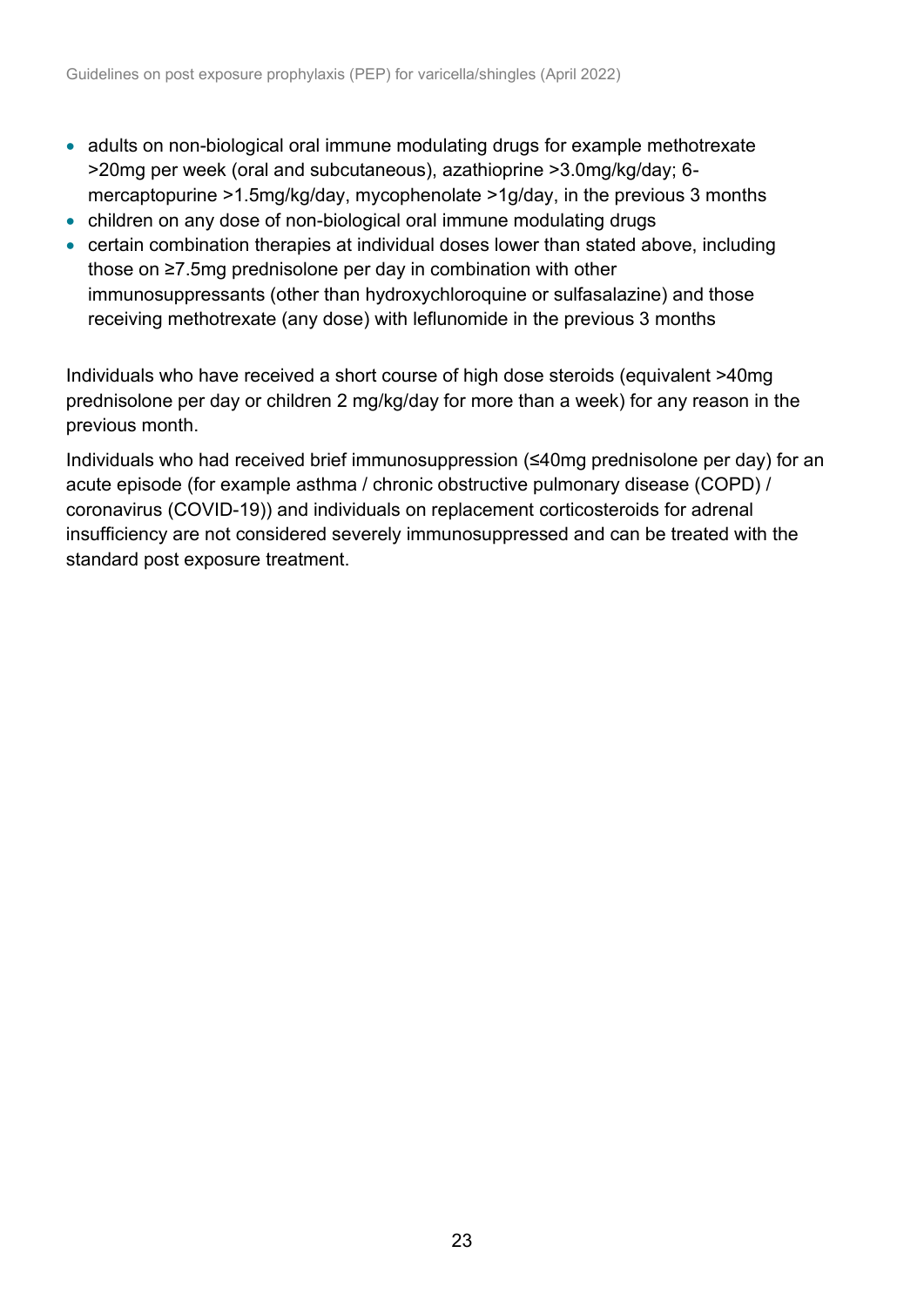## <span id="page-23-0"></span>**Annexe 2. Membership or VZ expert working group (August 2018 to April 2022)**

Chair: Professor Judy Breuer; Professor of Virology University College London, Honorary Consultant Virologist Great Ormond Street Hospital, Previous Chair of the JCVI varicella subcommittee

Ruth Parry (secretariat); Immunisation and Vaccine Preventable Diseases Division, UKHSA

Dr Kevin Brown; Consultant Medical Virologist, Immunisation and Vaccine Preventable Diseases Division; Current Chair of the JCVI varicella subcommittee

Professor Liz Miller; Consultant Epidemiologist, London School of Hygiene and Tropical Medicine

Professor Adam Finn; Professor of Paediatrics, Schools of Cellular and Molecular Medicine and of Population Health Sciences, University of Bristol

Professor Asma Khalil; Professor of Maternal Fetal Medicine, Fetal Medicine Unit, Department of Obstetrics and Gynaecology, St George's University of London, St. George's Hospital

Dr Philip Rice; Consultant Medical Virologist, Norfolk and Norwich University Hospitals NHS Foundation Trust\*

Professor Mary Ramsay, Director of Public Health Programmes (including Immunisation), UKHSA

Dr Gayatri Amirthalingam; Deputy Director of Immunisation and Vaccine Preventable Diseases Division, UKHSA

Professor Paul Heath; Professor of Paediatric Infectious Diseases, St George's University Hospitals NHS Foundation Trust

Dr Jessica Bate, Consultant Paediatric Oncologist and Honorary Senior Clinical Lecturer, University Hospital Southampton

Sharon Webb: NHS infectious diseases in pregnancy programme manager, PHE Screening\*

Alan Russell; Senior Principal Pharmacist and Associate Commercial Specialist, Vaccine and Medical Countermeasures, Commercial Directorate, Department of Health and Social Care\*

\*Members of expert working group between August 2018 to April 2020